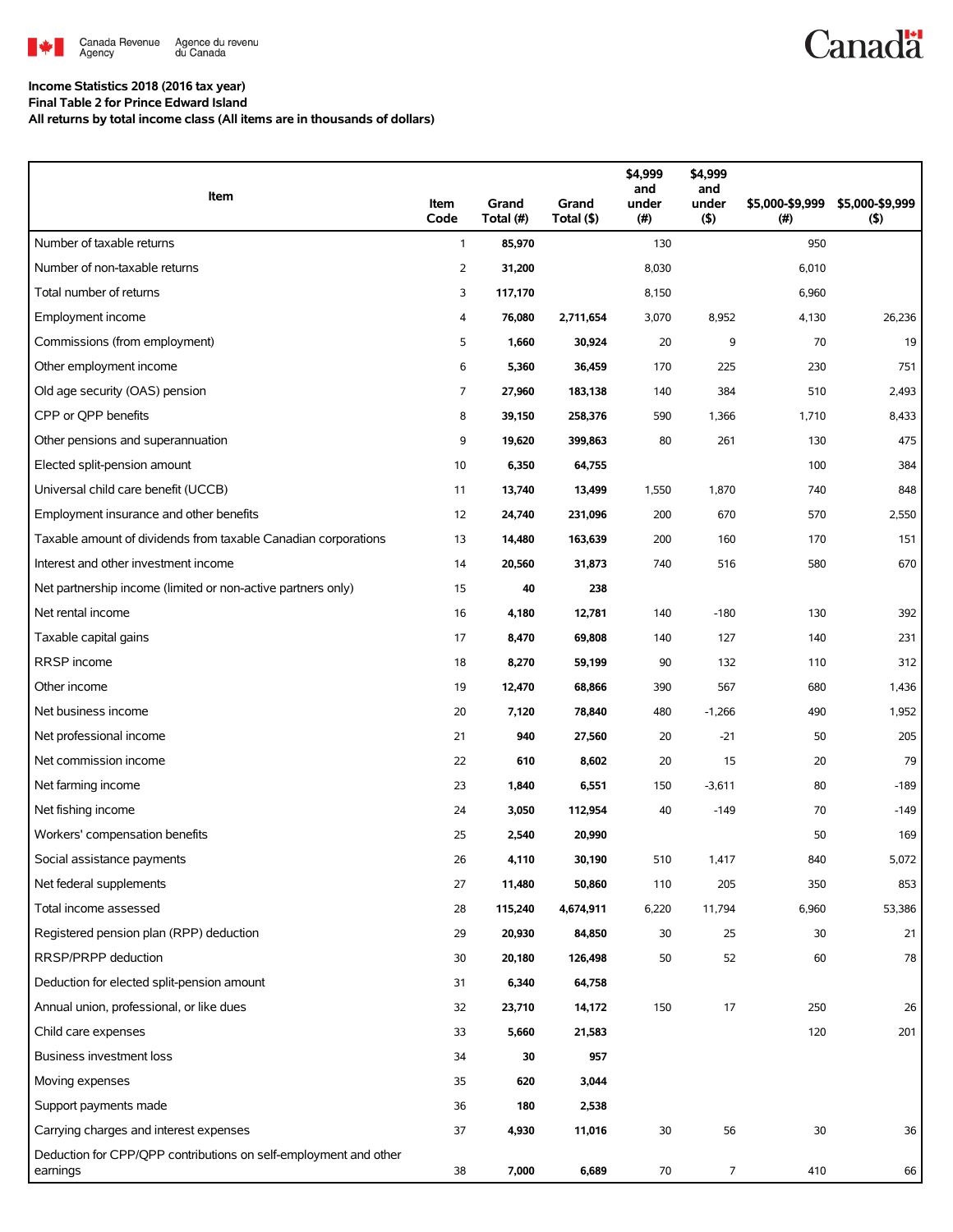

### **Income Statistics 2018 (2016 tax year)**

**Final Table 2 for Prince Edward Island**

**All returns by total income class (All items are in thousands of dollars)**

| Item                                                                                          | Item<br>Code | Grand<br>Total (#) | Grand<br>Total (\$) | \$4,999<br>and<br>under<br>(#) | \$4,999<br>and<br>under<br>$($ \$) | \$5,000-\$9,999<br>(#) | \$5,000-\$9,999<br>(5) |
|-----------------------------------------------------------------------------------------------|--------------|--------------------|---------------------|--------------------------------|------------------------------------|------------------------|------------------------|
| Deduction for provincial parental insurance plan (PPIP) premiums<br>on self-employment income | 39           |                    |                     |                                |                                    |                        |                        |
| Exploration and development expenses                                                          | 40           | 30                 | 656                 |                                |                                    |                        |                        |
| Other employment expenses                                                                     | 41           | 2,420              | 10,353              |                                |                                    |                        |                        |
| Clergy residence deduction                                                                    | 42           | 160                | 1,796               |                                |                                    |                        |                        |
| Other deductions                                                                              | 43           | 3,980              | 8,070               | 90                             | 30                                 | 100                    | 64                     |
| Total deductions before adjustments                                                           | 44           | 57,540             | 357,090             | 480                            | 298                                | 950                    | 590                    |
| Social benefits repayment                                                                     | 45           | 2,690              | 8,709               |                                |                                    |                        |                        |
| Net income                                                                                    | 46           | 114,920            | 4,312,711           | 5,930                          | 14,592                             | 6,960                  | 52,802                 |
| Canadian Forces personnel and police deduction                                                | 47           |                    |                     |                                |                                    |                        |                        |
| Security options deductions                                                                   | 48           | 20                 | 713                 |                                |                                    |                        |                        |
| Other payments deduction                                                                      | 49           | 17,340             | 101,986             | 640                            | 1,663                              | 1,210                  | 6,094                  |
| Non-capital losses of other years                                                             | 50           | 130                | 961                 |                                |                                    |                        |                        |
| Net capital losses of other years                                                             | 51           | 1,490              | 3,150               |                                |                                    |                        |                        |
| Capital gains deduction                                                                       | 52           | 470                | 46,239              |                                |                                    |                        |                        |
| Northern residents deductions                                                                 | 53           | 90                 | 281                 |                                |                                    |                        |                        |
| <b>Additional deductions</b>                                                                  | 54           | 970                | 4,940               | 10                             | 14                                 | 20                     | 30                     |
| Farming/fishing losses of prior years                                                         | 55           | 80                 | 948                 |                                |                                    |                        |                        |
| Total deductions from net income                                                              | 56           | 20,120             | 159,290             | 650                            | 1,683                              | 1,230                  | 6,136                  |
| Taxable income assessed                                                                       | 57           | 113,410            | 4,154,539           | 5,550                          | 13,006                             | 6,530                  | 46,678                 |
| Basic personal amount                                                                         | 58           | 117,170            | 1,338,139           | 8,150                          | 90,569                             | 6,960                  | 78,588                 |
| Age amount                                                                                    | 59           | 27,590             | 177,878             | 220                            | 1,428                              | 540                    | 3,793                  |
| Spouse or common-law partner amount                                                           | 60           | 6,280              | 41,843              | 300                            | 2,631                              | 220                    | 1,557                  |
| Amount for an eligible dependant                                                              | 61           | 4,640              | 48,729              | 160                            | 1,601                              | 160                    | 1,707                  |
| Family caregiver amount for children under 18 years of age                                    | 62           | 780                | 2,020               |                                |                                    | 10                     | 32                     |
| Amount for infirm dependants age 18 or older                                                  | 63           | 120                | 681                 |                                |                                    |                        |                        |
| CPP or QPP contributions through employment                                                   | 64           | 70,940             | 100,204             | 1,850                          | 268                                | 3,290                  | 719                    |
| CPP or QPP contributions on self-employment and other earnings                                | 65           | 7,000              | 6,689               | 70                             | 7                                  | 410                    | 66                     |
| Employment insurance premiums                                                                 | 66           | 71,970             | 40,349              | 2,110                          | 216                                | 3,850                  | 492                    |
| PPIP premiums paid                                                                            | 67           |                    |                     |                                |                                    |                        |                        |
| PPIP premiums payable on employment income                                                    | 68           |                    |                     |                                |                                    |                        |                        |
| PPIP premiums payable on self-employment income                                               | 69           |                    |                     |                                |                                    |                        |                        |
| Volunteer firefighters' amount/search and rescue volunteers' amount                           | 70           | 970                | 2,895               | 10                             | 33                                 |                        |                        |
| Canada employment amount                                                                      | 71           | 78,050             | 88,408              | 3,180                          | 3,243                              | 4,200                  | 4,765                  |
| Public transit amount                                                                         | 72           | 830                | 270                 | 130                            | 18                                 | 80                     | 16                     |
| Children's arts amount                                                                        | 73           | 2,150              | 607                 | 50                             | 14                                 |                        |                        |
| Home accessibility expenses                                                                   | 74           | 90                 | 398                 |                                |                                    |                        |                        |
| Home buyers' amount                                                                           | 75           | 850                | 3,853               |                                |                                    |                        |                        |
| Pension income amount                                                                         | 76           | 23,240             | 44,329              | 100                            | 128                                | 200                    | 326                    |

**Canadä**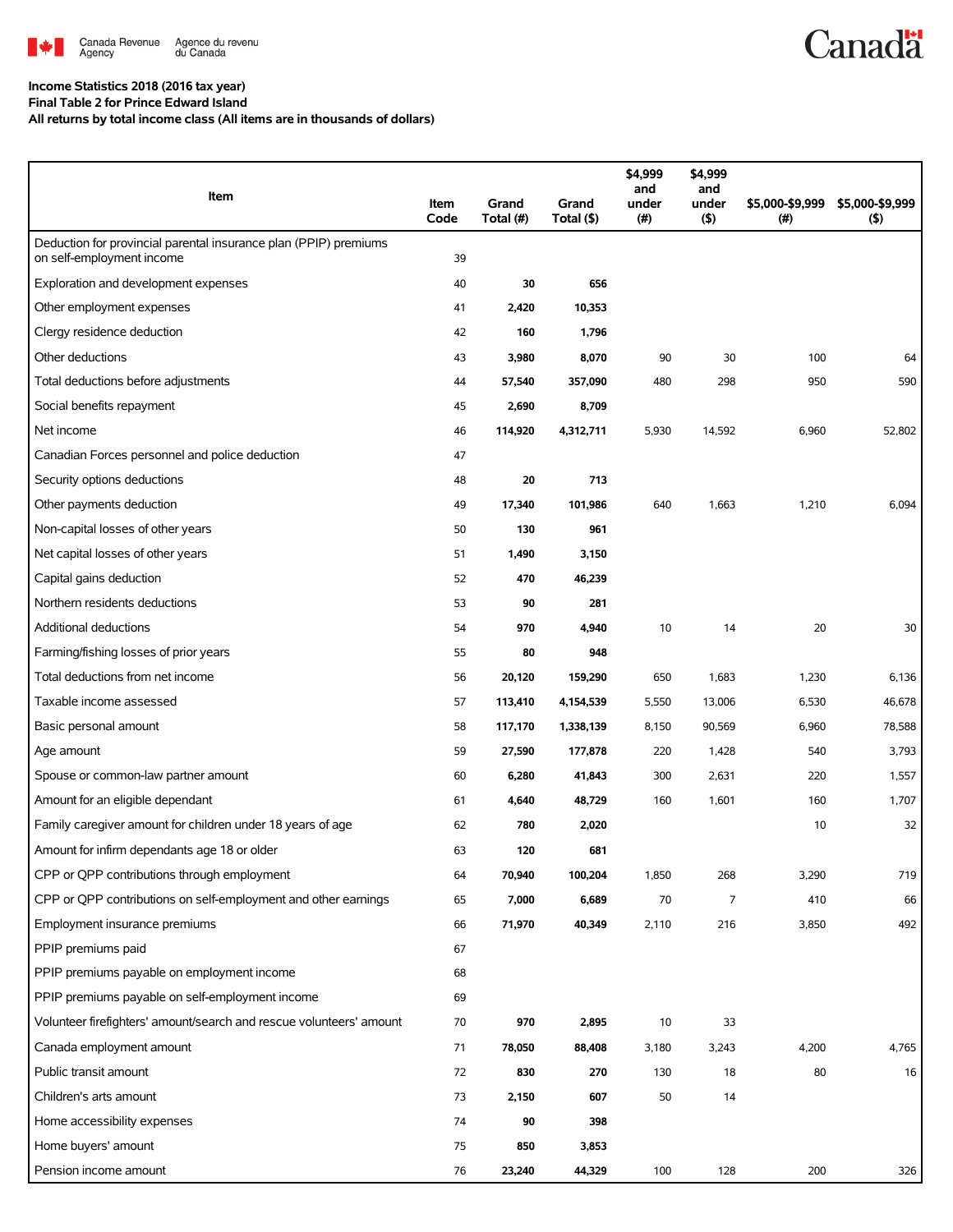

#### **Income Statistics 2018 (2016 tax year) Final Table 2 for Prince Edward Island**

**All returns by total income class (All items are in thousands of dollars)**

| Item                                                              |              |                    |                     | \$4,999<br>and | \$4,999<br>and |                         |                            |
|-------------------------------------------------------------------|--------------|--------------------|---------------------|----------------|----------------|-------------------------|----------------------------|
|                                                                   | Item<br>Code | Grand<br>Total (#) | Grand<br>Total (\$) | under<br>(# )  | under<br>(5)   | \$5,000-\$9,999<br>(# ) | \$5,000-\$9,999<br>$($ \$) |
| Caregiver amount                                                  | 77           | 790                | 4,126               | 10             | 51             |                         |                            |
| Disability amount                                                 | 78           | 6,000              | 48,033              | 360            | 2,993          | 540                     | 4,352                      |
| Disability amount transferred from a dependant                    | 79           | 1,720              | 18,259              | 40             | 411            | 20                      | 294                        |
| Interest paid on student loans                                    | 80           | 3,580              | 2,173               |                |                |                         |                            |
| Tuition, education, and textbook amounts                          | 81           | 7,370              | 44,053              |                |                |                         |                            |
| Tuition, education, and textbook amounts transferred from a child | 82           | 2,620              | 14,047              |                |                |                         |                            |
| Amounts transferred from spouse or common-law partner             | 83           | 5,610              | 33,208              | 90             | 433            | 140                     | 708                        |
| Medical expenses                                                  | 84           | 28,760             | 72,253              | 430            | 510            | 590                     | 648                        |
| Total tax credits on personal amounts                             | 85           | 117,170            | 320,026             | 8,150          | 15,696         | 6,960                   | 14,724                     |
| Allowable charitable donations and government gifts               | 86           | 25,250             | 32,824              | 30             | 9              | 70                      | 24                         |
| Eligible cultural and ecological gifts                            | 87           | 20                 | 269                 |                |                |                         |                            |
| Total tax credit on donations and gifts                           | 88           | 25,070             | 9,188               | 30             | 2              | 60                      | 6                          |
| Total federal non-refundable tax credits                          | 89           | 117,170            | 329,214             | 8,150          | 15,698         | 6,960                   | 14,731                     |
| Federal dividend tax credit                                       | 90           | 12,550             | 19,119              |                |                |                         |                            |
| Minimum tax carryover                                             | 91           | 200                | 651                 |                |                |                         |                            |
| Basic federal tax                                                 | 92           | 75,960             | 393,083             |                |                |                         |                            |
| Federal foreign tax credit                                        | 93           | 4,000              | 2,298               |                |                |                         |                            |
| Federal political contribution tax credit                         | 94           | 950                | 146                 |                |                |                         |                            |
| Investment tax credit                                             | 95           | 1,130              | 2,076               |                |                |                         |                            |
| Labour-sponsored funds tax credit (federally registered)          | 96           |                    |                     |                |                |                         |                            |
| Labour-sponsored funds tax credit (provincially registered)       | 97           |                    |                     |                |                |                         |                            |
| Alternative minimum tax payable                                   | 98           | 160                | 1,588               |                |                |                         |                            |
| Net federal tax                                                   | 99           | 75,780             | 388,567             |                |                |                         |                            |
| CPP contributions on self-employment                              | 100          | 7,000              | 13,378              | 70             | 14             | 410                     | 133                        |
| Social Benefits repayment                                         | 101          | 2,690              | 8,709               |                |                |                         |                            |
| Working income tax benefit (WITB)                                 | 102          | 5,830              | 4,324               | 300            | 144            | 930                     | 824                        |
| Children's fitness tax credit                                     | 103          | 7,050              | 616                 | 110            | 7              | $90\,$                  | 6                          |
| Eligible educator school supply tax credit                        | 104          | 420                | 32                  |                |                |                         |                            |
| Net provincial or territorial tax                                 | 105          | 84,700             | 332,553             |                |                |                         |                            |
| Total tax payable                                                 | 106          | 85,970             | 743,218             | 130            | 28             | 950                     | 230                        |

**Canadä**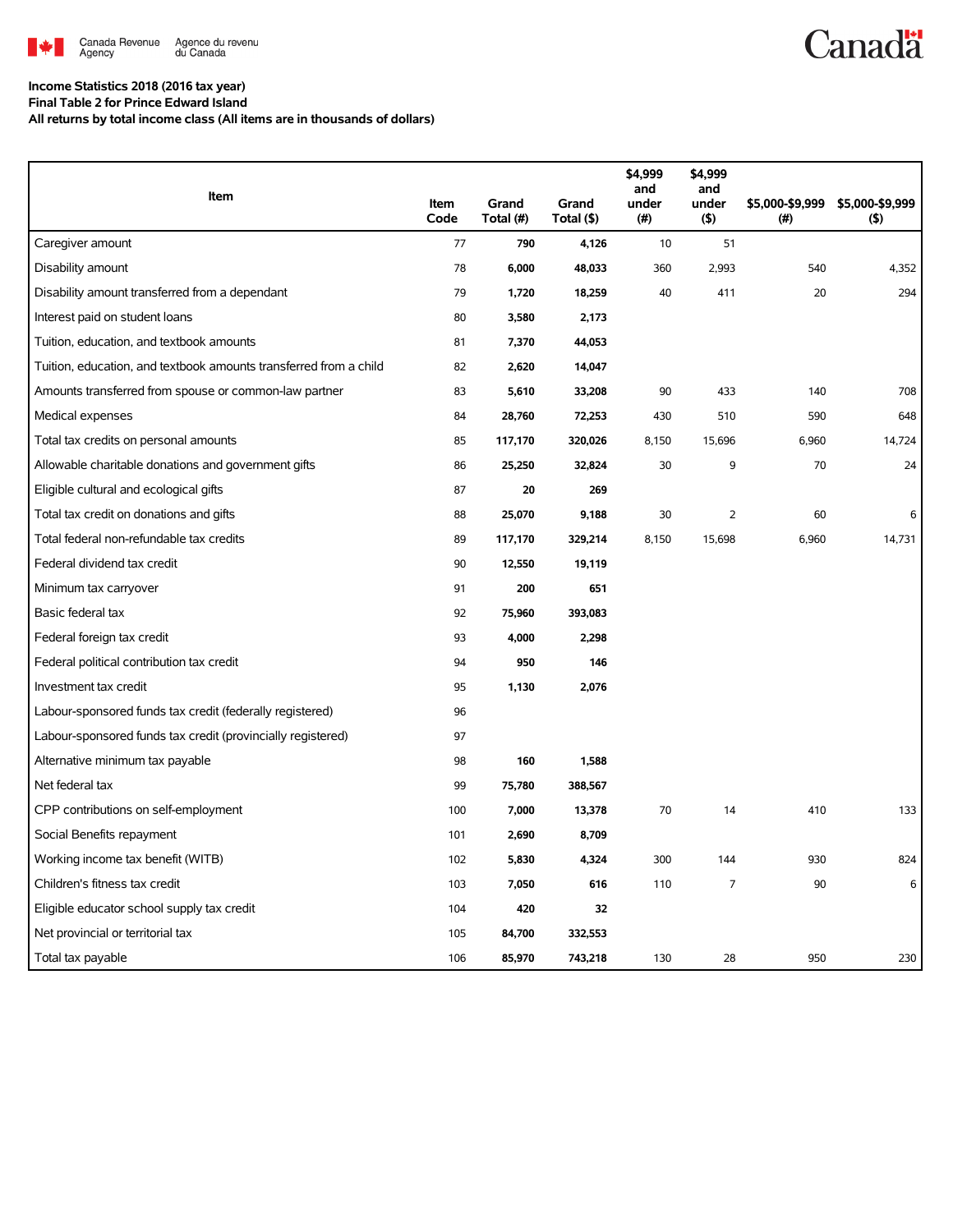| Item                                                                                             | Item<br>Code   | \$10,000-\$14,999<br>(#) | \$10,000-\$14,999<br>(5) | \$15,000-\$19,999<br>(#) | \$15,000-\$19,999<br>(5) | \$20,000-\$24,999<br>(#) | \$20,000-\$24,999<br>(5) |
|--------------------------------------------------------------------------------------------------|----------------|--------------------------|--------------------------|--------------------------|--------------------------|--------------------------|--------------------------|
| Number of taxable returns                                                                        | $\mathbf{1}$   | 2,900                    |                          | 5,010                    |                          | 7,860                    |                          |
| Number of non-taxable returns                                                                    | $\overline{2}$ | 6,000                    |                          | 7,020                    |                          | 2,480                    |                          |
| Total number of returns                                                                          | 3              | 8,910                    |                          | 12,020                   |                          | 10,340                   |                          |
| Employment income                                                                                | 4              | 4,450                    | 42,017                   | 4,950                    | 61,636                   | 5,880                    | 94,363                   |
| Commissions (from employment)                                                                    | 5              | 100                      | 81                       | 170                      | 171                      | 220                      | 382                      |
| Other employment income                                                                          | 6              | 270                      | 962                      | 300                      | 1,138                    | 320                      | 1,347                    |
| Old age security (OAS) pension                                                                   | $\overline{7}$ | 2,210                    | 14,183                   | 5,960                    | 40,099                   | 3,780                    | 25,274                   |
| CPP or QPP benefits                                                                              | 8              | 3,380                    | 15,733                   | 6,530                    | 32,704                   | 4,470                    | 30,813                   |
| Other pensions and superannuation                                                                | 9              | 420                      | 1,201                    | 1,360                    | 4,489                    | 2,380                    | 14,330                   |
| Elected split-pension amount                                                                     | 10             | 330                      | 1,538                    | 600                      | 3,308                    | 740                      | 6,346                    |
| Universal child care benefit (UCCB)                                                              | 11             | 960                      | 930                      | 1,140                    | 1,103                    | 1,230                    | 1,205                    |
| Employment insurance and other<br>benefits                                                       | 12             | 1,450                    | 8,787                    | 2,490                    | 18,749                   | 3,190                    | 27,861                   |
| Taxable amount of dividends from<br>taxable Canadian corporations                                | 13             | 410                      | 585                      | 780                      | 1,257                    | 870                      | 1,908                    |
| Interest and other investment income                                                             | 14             | 1,000                    | 1,060                    | 1,840                    | 1,475                    | 1,730                    | 1,898                    |
| Net partnership income (limited or<br>non-active partners only)                                  | 15             |                          |                          |                          |                          |                          |                          |
| Net rental income                                                                                | 16             | 200                      | 534                      | 240                      | 530                      | 250                      | 759                      |
| Taxable capital gains                                                                            | 17             | 280                      | 304                      | 490                      | 830                      | 530                      | 834                      |
| RRSP income                                                                                      | 18             | 230                      | 730                      | 360                      | 1,346                    | 460                      | 1,831                    |
| Other income                                                                                     | 19             | 920                      | 2,597                    | 940                      | 2,314                    | 850                      | 2,504                    |
| Net business income                                                                              | 20             | 650                      | 4,299                    | 640                      | 4,902                    | 600                      | 5,399                    |
| Net professional income                                                                          | 21             | 50                       | 206                      | 60                       | 504                      | 50                       | 400                      |
| Net commission income                                                                            | 22             | 20                       | 84                       | 40                       | 218                      | 50                       | 214                      |
| Net farming income                                                                               | 23             | 130                      | $-17$                    | 150                      | $-21$                    | 160                      | 115                      |
| Net fishing income                                                                               | 24             | 130                      | $-288$                   | 190                      | 176                      | 240                      | 813                      |
| Workers' compensation benefits                                                                   | 25             | 130                      | 586                      | 240                      | 1,275                    | 300                      | 2,407                    |
| Social assistance payments                                                                       | 26             | 1,110                    | 9,082                    |                          |                          |                          |                          |
| Net federal supplements                                                                          | 27             | 1,740                    | 6,027                    | 5,230                    | 30,348                   | 2,580                    | 8,207                    |
| Total income assessed                                                                            | 28             | 8,910                    | 111,293                  | 12,020                   | 212,653                  | 10,340                   | 231,982                  |
| Registered pension plan (RPP)<br>deduction                                                       | 29             | 90                       | 59                       | 150                      | 122                      | 310                      | 290                      |
| RRSP/PRPP deduction                                                                              | 30             | 150                      | 188                      | 290                      | 480                      | 520                      | 911                      |
| Deduction for elected split-pension<br>amount                                                    | 31             |                          |                          | 140                      | 209                      | 320                      | 653                      |
| Annual union, professional, or like<br>dues                                                      | 32             | 380                      | 61                       | 560                      | 101                      | 990                      | 206                      |
| Child care expenses                                                                              | 33             | 210                      | 443                      | 310                      | 741                      | 470                      | 1,289                    |
| Business investment loss                                                                         | 34             |                          |                          |                          |                          |                          |                          |
| Moving expenses                                                                                  | 35             | 40                       | 58                       | 40                       | 107                      | 40                       | 88                       |
| Support payments made                                                                            | 36             |                          |                          |                          |                          |                          |                          |
| Carrying charges and interest<br>expenses                                                        | 37             | 100                      | 73                       | 210                      | 157                      | 240                      | 196                      |
| Deduction for CPP/QPP contributions<br>on self-employment and other earnings                     | 38             | 580                      | 185                      | 560                      | 242                      | 570                      | 296                      |
| Deduction for provincial parental<br>insurance plan (PPIP) premiums on<br>self-employment income | 39             |                          |                          |                          |                          |                          |                          |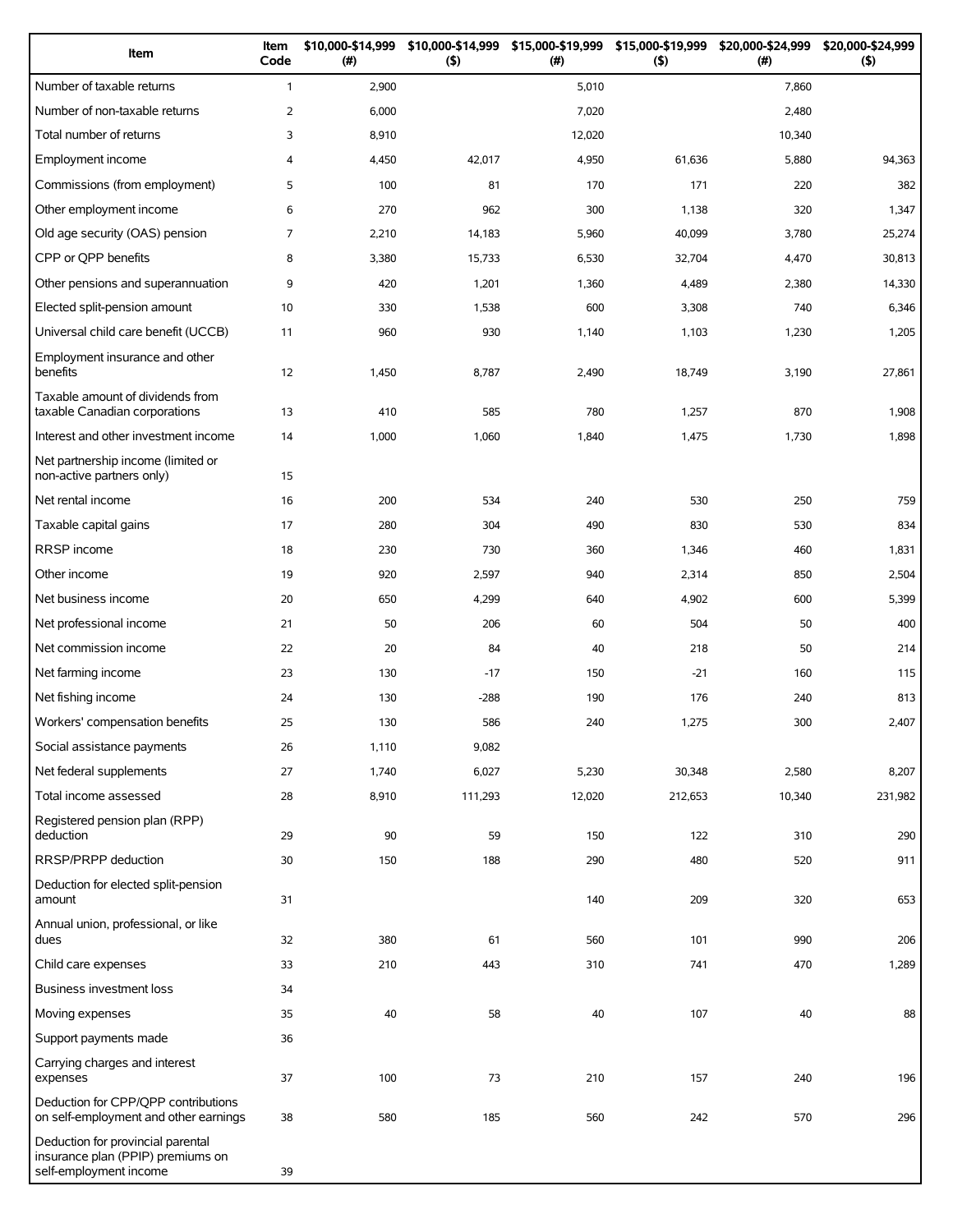| Item                                                                   | Item<br>Code | \$10,000-\$14,999<br>(#) | \$10,000-\$14,999<br>(5) | \$15,000-\$19,999<br>(#) | \$15,000-\$19,999<br>(5) | \$20,000-\$24,999<br>$(\#)$ | \$20,000-\$24,999<br>(5) |
|------------------------------------------------------------------------|--------------|--------------------------|--------------------------|--------------------------|--------------------------|-----------------------------|--------------------------|
| Exploration and development<br>expenses                                | 40           |                          |                          |                          |                          |                             |                          |
| Other employment expenses                                              | 41           |                          |                          | 40                       | 99                       | 60                          | 166                      |
| Clergy residence deduction                                             | 42           |                          |                          |                          |                          |                             |                          |
| Other deductions                                                       | 43           | 200                      | 125                      | 380                      | 245                      | 470                         | 277                      |
| Total deductions before adjustments                                    | 44           | 1,560                    | 1,294                    | 2,230                    | 2,850                    | 3,190                       | 4,411                    |
| Social benefits repayment                                              | 45           |                          |                          |                          |                          |                             |                          |
| Net income                                                             | 46           | 8,910                    | 110,008                  | 12,010                   | 210,109                  | 10,340                      | 227,576                  |
| Canadian Forces personnel and<br>police deduction                      | 47           |                          |                          |                          |                          |                             |                          |
| Security options deductions                                            | 48           |                          |                          |                          |                          |                             |                          |
| Other payments deduction                                               | 49           | 2,920                    | 15,694                   | 5,850                    | 35,670                   | 3,070                       | 13,156                   |
| Non-capital losses of other years                                      | 50           | 10                       | 21                       | 20                       | 39                       |                             |                          |
| Net capital losses of other years                                      | 51           |                          |                          | 30                       | 37                       |                             |                          |
| Capital gains deduction                                                | 52           |                          |                          |                          |                          | 10                          | 53                       |
| Northern residents deductions                                          | 53           |                          |                          |                          |                          |                             |                          |
| Additional deductions                                                  | 54           |                          |                          | 120                      | 583                      | 180                         | 937                      |
| Farming/fishing losses of prior years                                  | 55           |                          |                          |                          |                          |                             |                          |
| Total deductions from net income                                       | 56           | 2,960                    | 15,821                   | 5,950                    | 36,900                   | 3,230                       | 14,252                   |
| Taxable income assessed                                                | 57           | 8,480                    | 94,188                   | 11,930                   | 173,813                  | 10,290                      | 213,373                  |
| Basic personal amount                                                  | 58           | 8,910                    | 101,443                  | 12,020                   | 137,569                  | 10,340                      | 118,362                  |
| Age amount                                                             | 59           | 2,240                    | 15,865                   | 5,980                    | 42,580                   | 3,810                       | 27,102                   |
| Spouse or common-law partner<br>amount                                 | 60           | 390                      | 2,447                    | 560                      | 3,059                    | 620                         | 3,395                    |
| Amount for an eligible dependant                                       | 61           | 380                      | 4,105                    | 500                      | 5,388                    | 560                         | 6,016                    |
| Family caregiver amount for children<br>under 18 years of age          | 62           | 30                       | 69                       | 40                       | 101                      | 60                          | 178                      |
| Amount for infirm dependants age 18<br>or older                        | 63           |                          |                          |                          |                          |                             |                          |
| CPP or QPP contributions through<br>employment                         | 64           | 4,120                    | 1,454                    | 4,740                    | 2,405                    | 5,690                       | 3,891                    |
| CPP or OPP contributions on<br>self-employment and other earnings      | 65           | 580                      | 185                      | 560                      | 242                      | 570                         | 296                      |
| Employment insurance premiums                                          | 66           | 4,180                    | 800                      | 4,730                    | 1,174                    | 5,710                       | 1,786                    |
| PPIP premiums paid                                                     | 67           |                          |                          |                          |                          |                             |                          |
| PPIP premiums payable on<br>employment income                          | 68           |                          |                          |                          |                          |                             |                          |
| PPIP premiums payable on<br>self-employment income                     | 69           |                          |                          |                          |                          |                             |                          |
| Volunteer firefighters' amount/search<br>and rescue volunteers' amount | 70           |                          |                          | 20                       | 69                       | 40                          | 132                      |
| Canada employment amount                                               | 71           | 4,530                    | 5,106                    | 5,040                    | 5,707                    | 6,020                       | 6,836                    |
| Public transit amount                                                  | 72           | 110                      | 23                       | 80                       | 22                       | 90                          | 32                       |
| Children's arts amount                                                 | 73           |                          |                          | 60                       | 12                       | 60                          | 18                       |
| Home accessibility expenses                                            | 74           |                          |                          |                          |                          |                             |                          |
| Home buyers' amount                                                    | 75           |                          |                          |                          |                          |                             |                          |
| Pension income amount                                                  | 76           | 700                      | 1,095                    | 1,830                    | 2,955                    | 2,880                       | 5,423                    |
| Caregiver amount                                                       | 77           | 20                       | 69                       |                          |                          |                             |                          |
| Disability amount                                                      | 78           | 680                      | 5,432                    | 710                      | 5,591                    | 710                         | 5,642                    |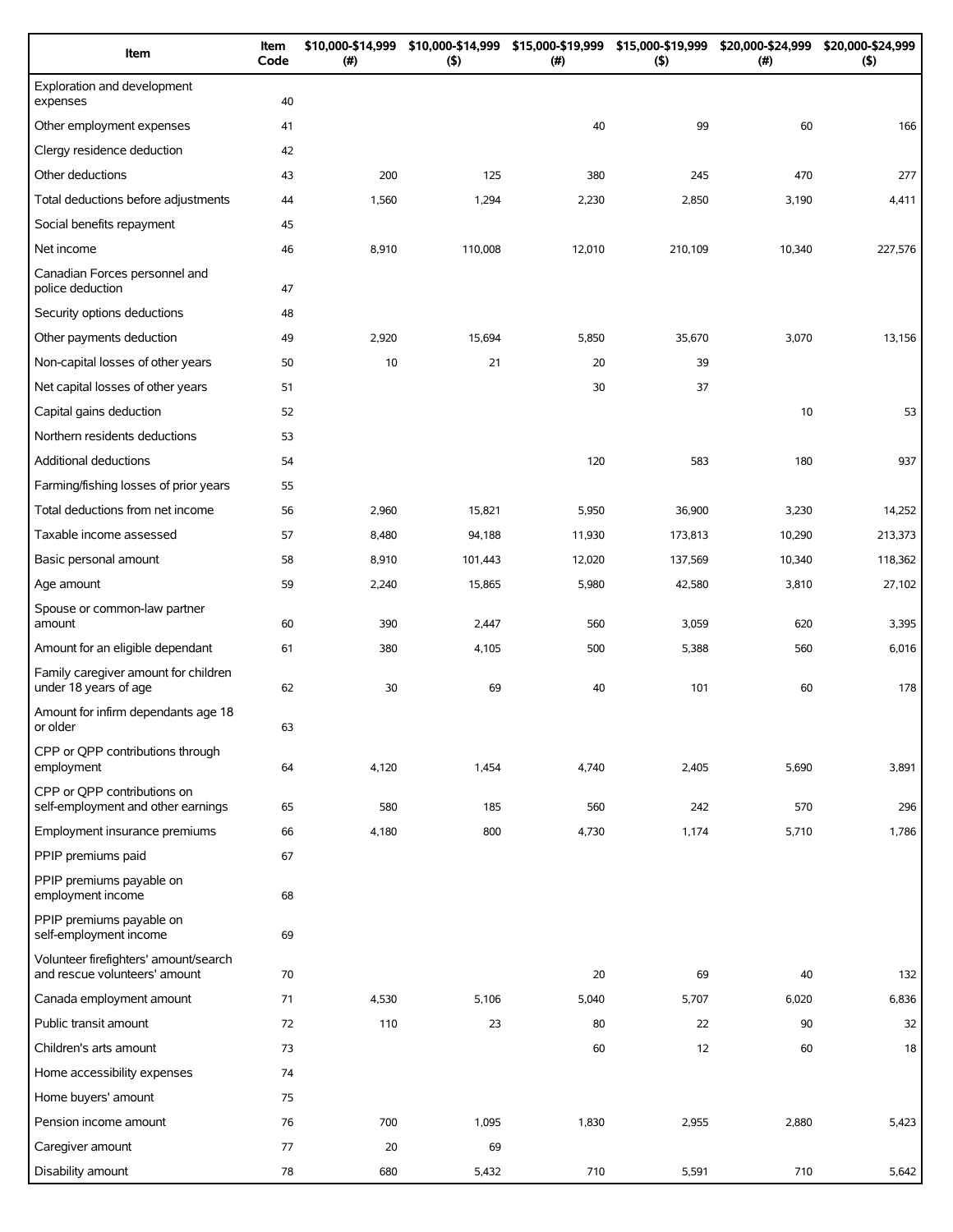| Item                                                                 | Item<br>Code | \$10,000-\$14,999<br>(#) | (5)            | \$10,000-\$14,999 \$15,000-\$19,999 \$15,000-\$19,999<br>$(\#)$ | (5)    | \$20,000-\$24,999<br>(#) | \$20,000-\$24,999<br>(5) |
|----------------------------------------------------------------------|--------------|--------------------------|----------------|-----------------------------------------------------------------|--------|--------------------------|--------------------------|
| Disability amount transferred from a<br>dependant                    | 79           |                          |                | 70                                                              | 816    | 130                      | 1,353                    |
| Interest paid on student loans                                       | 80           | 60                       | 27             | 150                                                             | 67     | 280                      | 140                      |
| Tuition, education, and textbook<br>amounts                          | 81           | 580                      | 454            | 1,390                                                           | 4,981  | 1,160                    | 7,182                    |
| Tuition, education, and textbook<br>amounts transferred from a child | 82           |                          |                |                                                                 |        |                          |                          |
| Amounts transferred from spouse or<br>common-law partner             | 83           | 720                      | 3,898          | 1,180                                                           | 7,312  | 800                      | 4,933                    |
| Medical expenses                                                     | 84           | 1,250                    | 1,779          | 2,650                                                           | 6,221  | 3,610                    | 8,988                    |
| Total tax credits on personal amounts                                | 85           | 8,910                    | 21,739         | 12,020                                                          | 33,999 | 10,340                   | 30,369                   |
| Allowable charitable donations and<br>government gifts               | 86           | 250                      | 120            | 800                                                             | 505    | 1,550                    | 1,145                    |
| Eligible cultural and ecological gifts                               | 87           |                          |                |                                                                 |        |                          |                          |
| Total tax credit on donations and gifts                              | 88           | 240                      | 31             | 790                                                             | 131    | 1,540                    | 299                      |
| Total federal non-refundable tax<br>credits                          | 89           | 8,910                    | 21,771         | 12,020                                                          | 34,130 | 10,340                   | 30,668                   |
| Federal dividend tax credit                                          | 90           |                          |                | 270                                                             | 39     | 480                      | 99                       |
| Minimum tax carryover                                                | 91           |                          |                |                                                                 |        |                          |                          |
| Basic federal tax                                                    | 92           | 1,040                    | 200            | 3,260                                                           | 1,768  | 5,550                    | 5,262                    |
| Federal foreign tax credit                                           | 93           |                          |                | 60                                                              | 8      | 110                      | 19                       |
| Federal political contribution tax credit                            | 94           |                          |                |                                                                 |        | 20                       | $\overline{2}$           |
| Investment tax credit                                                | 95           | 10                       | 1              | 30                                                              | 11     | 50                       | 30                       |
| Labour-sponsored funds tax credit<br>(federally registered)          | 96           |                          |                |                                                                 |        |                          |                          |
| Labour-sponsored funds tax credit<br>(provincially registered)       | 97           |                          |                |                                                                 |        |                          |                          |
| Alternative minimum tax payable                                      | 98           |                          |                |                                                                 |        |                          |                          |
| Net federal tax                                                      | 99           | 1,030                    | 198            | 3,240                                                           | 1,752  | 5,530                    | 5,212                    |
| CPP contributions on<br>self-employment                              | 100          | 580                      | 371            | 560                                                             | 484    | 570                      | 591                      |
| Social Benefits repayment                                            | 101          |                          |                |                                                                 |        |                          |                          |
| Working income tax benefit (WITB)                                    | 102          | 1,600                    | 1,458          | 1,700                                                           | 1,048  | 670                      | 583                      |
| Children's fitness tax credit                                        | 103          | 120                      | $\overline{7}$ | 190                                                             | 14     | 240                      | 16                       |
| Eligible educator school supply tax<br>credit                        | 104          |                          |                |                                                                 |        |                          |                          |
| Net provincial or territorial tax                                    | 105          | 2,590                    | 662            | 4,810                                                           | 2,482  | 7,770                    | 6,727                    |
| Total tax payable                                                    | 106          | 2,900                    | 1,230          | 5,010                                                           | 4,720  | 7,860                    | 12,532                   |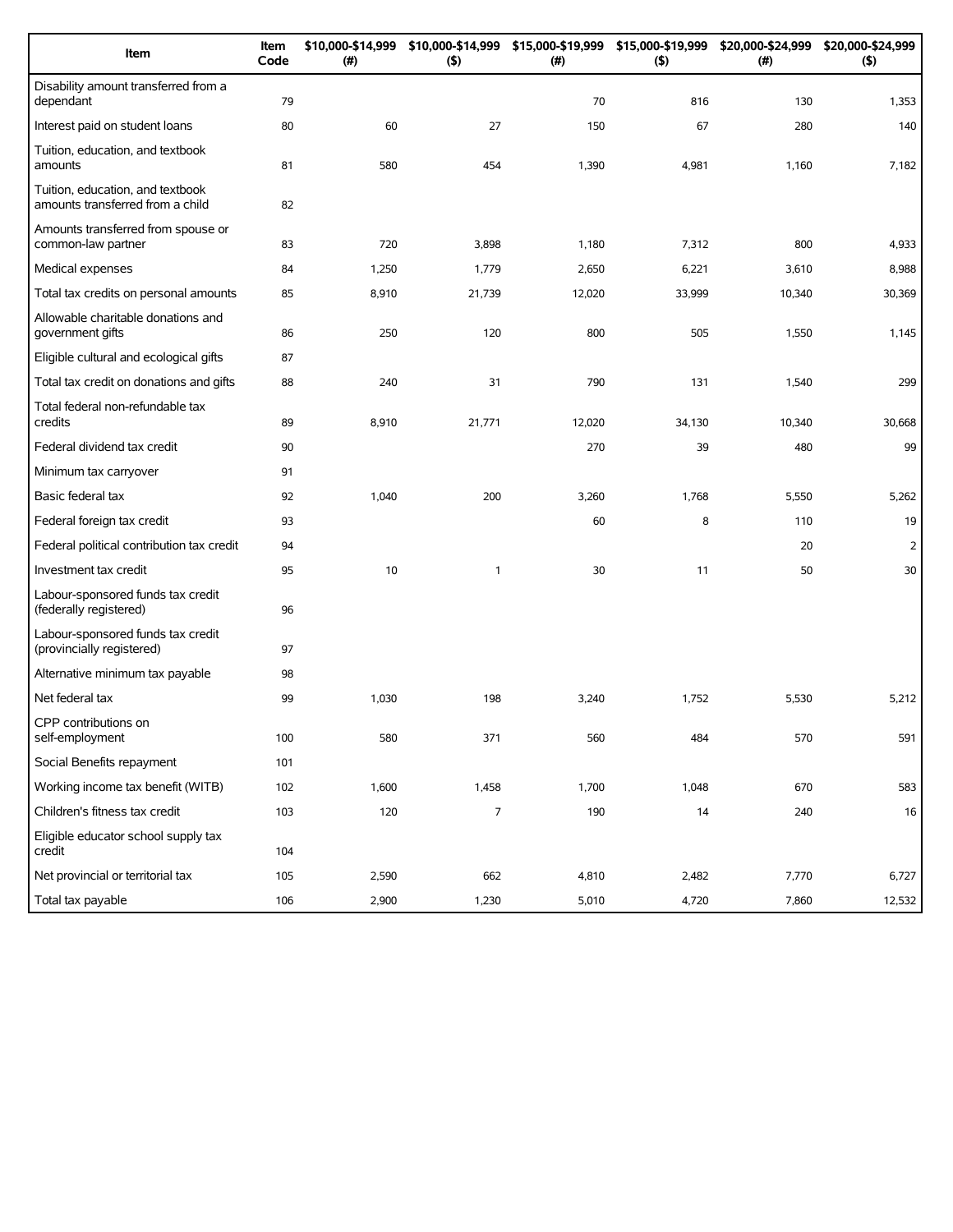| Item                                                                                             | Item<br>Code   | \$25,000-\$29,999<br>(#) | \$25,000-\$29,999<br>$($ \$) | \$30,000-\$34,999<br>(#) | \$30,000-\$34,999<br>$($ \$) | \$35,000-\$39,999<br>(#) | \$35,000-\$39,999<br>(5) |
|--------------------------------------------------------------------------------------------------|----------------|--------------------------|------------------------------|--------------------------|------------------------------|--------------------------|--------------------------|
| Number of taxable returns                                                                        | $\mathbf{1}$   | 8,450                    |                              | 8,490                    |                              | 8,170                    |                          |
| Number of non-taxable returns                                                                    | $\overline{2}$ | 1,010                    |                              | 310                      |                              | 140                      |                          |
| Total number of returns                                                                          | 3              | 9,460                    |                              | 8,790                    |                              | 8,310                    |                          |
| Employment income                                                                                | 4              | 6,240                    | 123,441                      | 6,360                    | 152,403                      | 6,240                    | 184,171                  |
| Commissions (from employment)                                                                    | 5              | 160                      | 425                          | 130                      | 559                          | 100                      | 657                      |
| Other employment income                                                                          | 6              | 330                      | 1,943                        | 370                      | 2,096                        | 410                      | 2,465                    |
| Old age security (OAS) pension                                                                   | $\overline{7}$ | 2,680                    | 17,717                       | 2,210                    | 14,458                       | 1,960                    | 12,876                   |
| CPP or QPP benefits                                                                              | 8              | 3,520                    | 23,313                       | 3,100                    | 21,464                       | 2,720                    | 19,934                   |
| Other pensions and superannuation                                                                | 9              | 1,990                    | 19,676                       | 1,860                    | 25,176                       | 1,770                    | 29,874                   |
| Elected split-pension amount                                                                     | 10             | 740                      | 7,830                        | 760                      | 8,899                        | 620                      | 7,270                    |
| Universal child care benefit (UCCB)                                                              | 11             | 1,230                    | 1,170                        | 1,180                    | 1,075                        | 1,060                    | 983                      |
| Employment insurance and other<br>benefits                                                       | 12             | 3,330                    | 33,016                       | 3,210                    | 34,167                       | 2,690                    | 28,074                   |
| Taxable amount of dividends from<br>taxable Canadian corporations                                | 13             | 890                      | 2,359                        | 850                      | 2,704                        | 980                      | 4,189                    |
| Interest and other investment income                                                             | 14             | 1,530                    | 1,918                        | 1,430                    | 1,519                        | 1,440                    | 1,649                    |
| Net partnership income (limited or<br>non-active partners only)                                  | 15             |                          |                              |                          |                              |                          |                          |
| Net rental income                                                                                | 16             | 260                      | 576                          | 240                      | 639                          | 240                      | 566                      |
| Taxable capital gains                                                                            | 17             | 530                      | 1,063                        | 530                      | 1,055                        | 520                      | 1,197                    |
| <b>RRSP</b> income                                                                               | 18             | 550                      | 2,755                        | 620                      | 2,980                        | 680                      | 3,485                    |
| Other income                                                                                     | 19             | 850                      | 2,465                        | 820                      | 2,850                        | 820                      | 2,572                    |
| Net business income                                                                              | 20             | 520                      | 5,321                        | 480                      | 5,612                        | 460                      | 5,043                    |
| Net professional income                                                                          | 21             | 40                       | 442                          | 50                       | 592                          | 50                       | 386                      |
| Net commission income                                                                            | 22             | 40                       | 250                          | 40                       | 190                          | 50                       | 267                      |
| Net farming income                                                                               | 23             | 150                      | 425                          | 130                      | 483                          | 120                      | 172                      |
| Net fishing income                                                                               | 24             | 250                      | 1,206                        | 270                      | 1,893                        | 170                      | 1,671                    |
| Workers' compensation benefits                                                                   | 25             | 340                      | 2,795                        | 300                      | 2,969                        | 290                      | 2,544                    |
| Social assistance payments                                                                       | 26             | 540                      | 6,519                        |                          |                              | 40                       | 418                      |
| Net federal supplements                                                                          | 27             | 800                      | 3,240                        | 290                      | 901                          | 160                      | 410                      |
| Total income assessed                                                                            | 28             | 9,460                    | 259,995                      | 8,790                    | 285,602                      | 8,310                    | 311,073                  |
| Registered pension plan (RPP)<br>deduction                                                       | 29             | 660                      | 764                          | 1,040                    | 1,525                        | 1,740                    | 3,467                    |
| RRSP/PRPP deduction                                                                              | 30             | 820                      | 1,523                        | 1,190                    | 2,553                        | 1,490                    | 3,324                    |
| Deduction for elected split-pension<br>amount                                                    | 31             | 420                      | 1,425                        | 490                      | 2,317                        | 610                      | 3,899                    |
| Annual union, professional, or like<br>dues                                                      | 32             | 1,320                    | 338                          | 1,640                    | 508                          | 2,060                    | 879                      |
| Child care expenses                                                                              | 33             | 540                      | 1,777                        | 590                      | 2,203                        | 570                      | 2,283                    |
| Business investment loss                                                                         | 34             |                          |                              |                          |                              |                          |                          |
| Moving expenses                                                                                  | 35             | 60                       | 154                          | 60                       | 162                          | 50                       | 170                      |
| Support payments made                                                                            | 36             |                          |                              |                          |                              |                          |                          |
| Carrying charges and interest<br>expenses                                                        | 37             | 270                      | 324                          | 300                      | 309                          | 330                      | 388                      |
| Deduction for CPP/QPP contributions<br>on self-employment and other earnings                     | 38             | 540                      | 321                          | 570                      | 355                          | 480                      | 331                      |
| Deduction for provincial parental<br>insurance plan (PPIP) premiums on<br>self-employment income | 39             |                          |                              |                          |                              |                          |                          |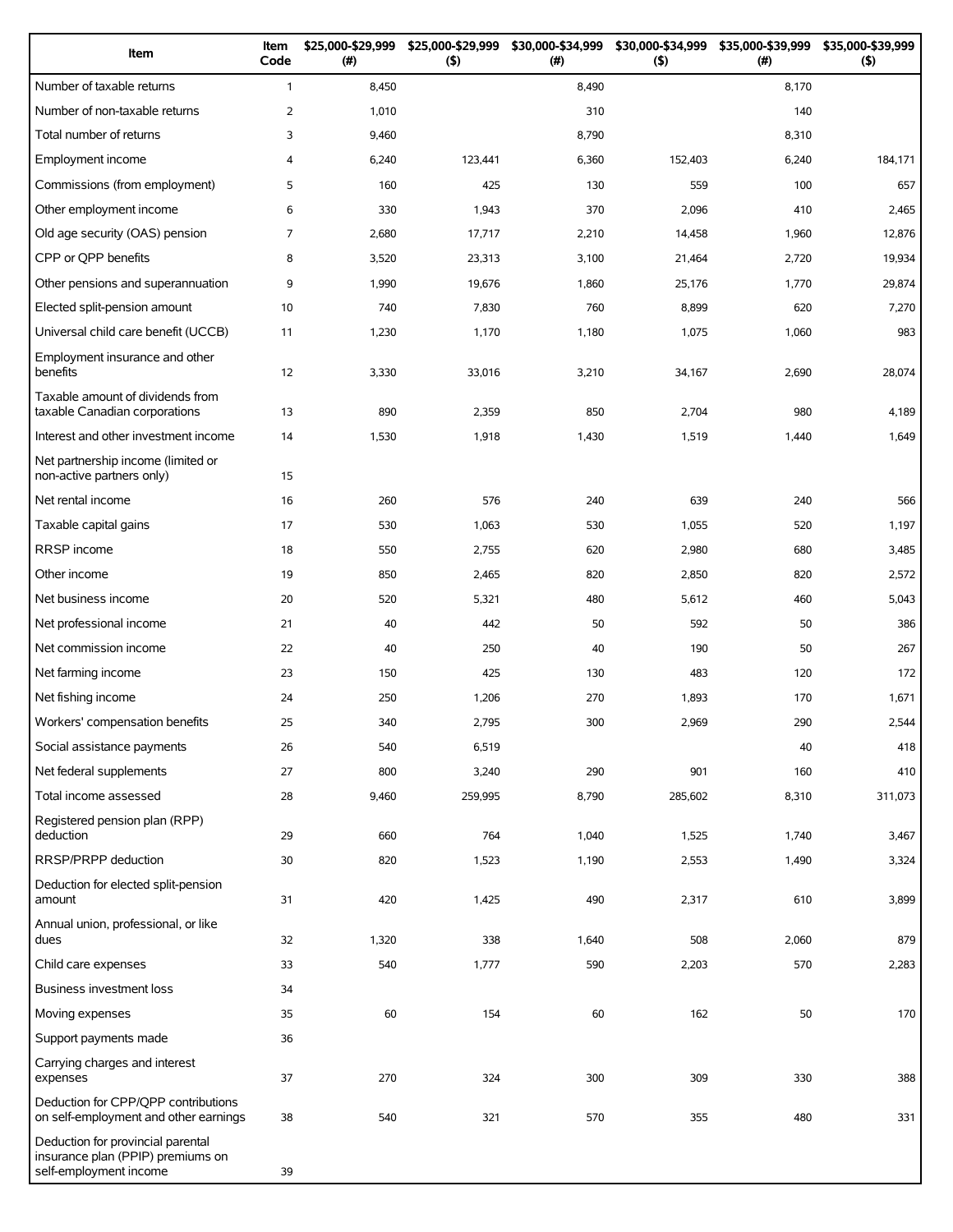| Item                                                                   | Item<br>Code | \$25,000-\$29,999<br>(#) | \$25,000-\$29,999<br>(5) | \$30,000-\$34,999<br>(#) | \$30,000-\$34,999<br>(5) | \$35,000-\$39,999<br>$(\#)$ | \$35,000-\$39,999<br>(5) |
|------------------------------------------------------------------------|--------------|--------------------------|--------------------------|--------------------------|--------------------------|-----------------------------|--------------------------|
| Exploration and development<br>expenses                                | 40           |                          |                          |                          |                          |                             |                          |
| Other employment expenses                                              | 41           | 100                      | 186                      | 130                      | 268                      | 160                         | 404                      |
| Clergy residence deduction                                             | 42           |                          |                          |                          |                          |                             |                          |
| Other deductions                                                       | 43           |                          |                          | 430                      | 248                      | 400                         | 274                      |
| Total deductions before adjustments                                    | 44           | 3,840                    | 7,146                    | 4,470                    | 10,608                   | 5,020                       | 15,770                   |
| Social benefits repayment                                              | 45           |                          |                          |                          |                          |                             |                          |
| Net income                                                             | 46           | 9,460                    | 252,852                  | 8,790                    | 275,000                  | 8,300                       | 295,332                  |
| Canadian Forces personnel and<br>police deduction                      | 47           |                          |                          |                          |                          |                             |                          |
| Security options deductions                                            | 48           |                          |                          |                          |                          |                             |                          |
| Other payments deduction                                               | 49           | 1,390                    | 12,554                   | 650                      | 4,604                    | 480                         | 3,372                    |
| Non-capital losses of other years                                      | 50           |                          |                          | 20                       | 181                      | 10                          | 97                       |
| Net capital losses of other years                                      | 51           | 70                       | 90                       | 70                       | 64                       | 90                          | 75                       |
| Capital gains deduction                                                | 52           | 20                       | 63                       |                          |                          |                             |                          |
| Northern residents deductions                                          | 53           |                          |                          |                          |                          |                             |                          |
| <b>Additional deductions</b>                                           | 54           | 160                      | 826                      | 100                      | 534                      | 70                          | 311                      |
| Farming/fishing losses of prior years                                  | 55           | 10                       | 88                       |                          |                          |                             |                          |
| Total deductions from net income                                       | 56           | 1,590                    | 13,702                   | 830                      | 5,529                    | 650                         | 4,055                    |
| Taxable income assessed                                                | 57           | 9,360                    | 239,213                  | 8,780                    | 269,482                  | 8,300                       | 291,277                  |
| Basic personal amount                                                  | 58           | 9,460                    | 108,373                  | 8,790                    | 100,796                  | 8,310                       | 95,225                   |
| Age amount                                                             | 59           | 2,700                    | 19,238                   | 2,230                    | 15,879                   | 1,970                       | 13,761                   |
| Spouse or common-law partner<br>amount                                 | 60           | 570                      | 3,539                    | 500                      | 3,370                    | 460                         | 3,272                    |
| Amount for an eligible dependant                                       | 61           | 510                      | 5,362                    | 450                      | 4,819                    | 380                         | 4,012                    |
| Family caregiver amount for children<br>under 18 years of age          | 62           | 50                       | 144                      | 60                       | 157                      | 80                          | 227                      |
| Amount for infirm dependants age 18<br>or older                        | 63           |                          |                          |                          |                          |                             |                          |
| CPP or QPP contributions through<br>employment                         | 64           | 5,980                    | 5,210                    | 6,090                    | 6,560                    | 5,980                       | 8,080                    |
| CPP or QPP contributions on<br>self-employment and other earnings      | 65           | 540                      | 321                      | 570                      | 355                      | 480                         | 331                      |
| Employment insurance premiums                                          | 66           | 6,080                    | 2,313                    | 6,160                    | 2,819                    | 6,050                       | 3,392                    |
| PPIP premiums paid                                                     | 67           |                          |                          |                          |                          |                             |                          |
| PPIP premiums payable on<br>employment income                          | 68           |                          |                          |                          |                          |                             |                          |
| PPIP premiums payable on<br>self-employment income                     | 69           |                          |                          |                          |                          |                             |                          |
| Volunteer firefighters' amount/search<br>and rescue volunteers' amount | 70           | 50                       | 141                      | 60                       | 192                      | 90                          | 267                      |
| Canada employment amount                                               | 71           | 6,390                    | 7,273                    | 6,520                    | 7,417                    | 6,430                       | 7,317                    |
| Public transit amount                                                  | 72           | 60                       | 25                       | 50                       | 24                       | 40                          | 18                       |
| Children's arts amount                                                 | 73           | 90                       | 22                       | 110                      | 31                       | 120                         | 33                       |
| Home accessibility expenses                                            | 74           |                          |                          | 10                       | 58                       |                             |                          |
| Home buyers' amount                                                    | 75           |                          |                          | 110                      | 473                      |                             |                          |
| Pension income amount                                                  | 76           | 2,410                    | 4,709                    | 2,270                    | 4,455                    | 2,040                       | 4,002                    |
| Caregiver amount                                                       | 77           | 70                       | 313                      | 80                       | 382                      | 70                          | 351                      |
| Disability amount                                                      | 78           | 620                      | 4,975                    | 510                      | 4,081                    | 400                         | 3,167                    |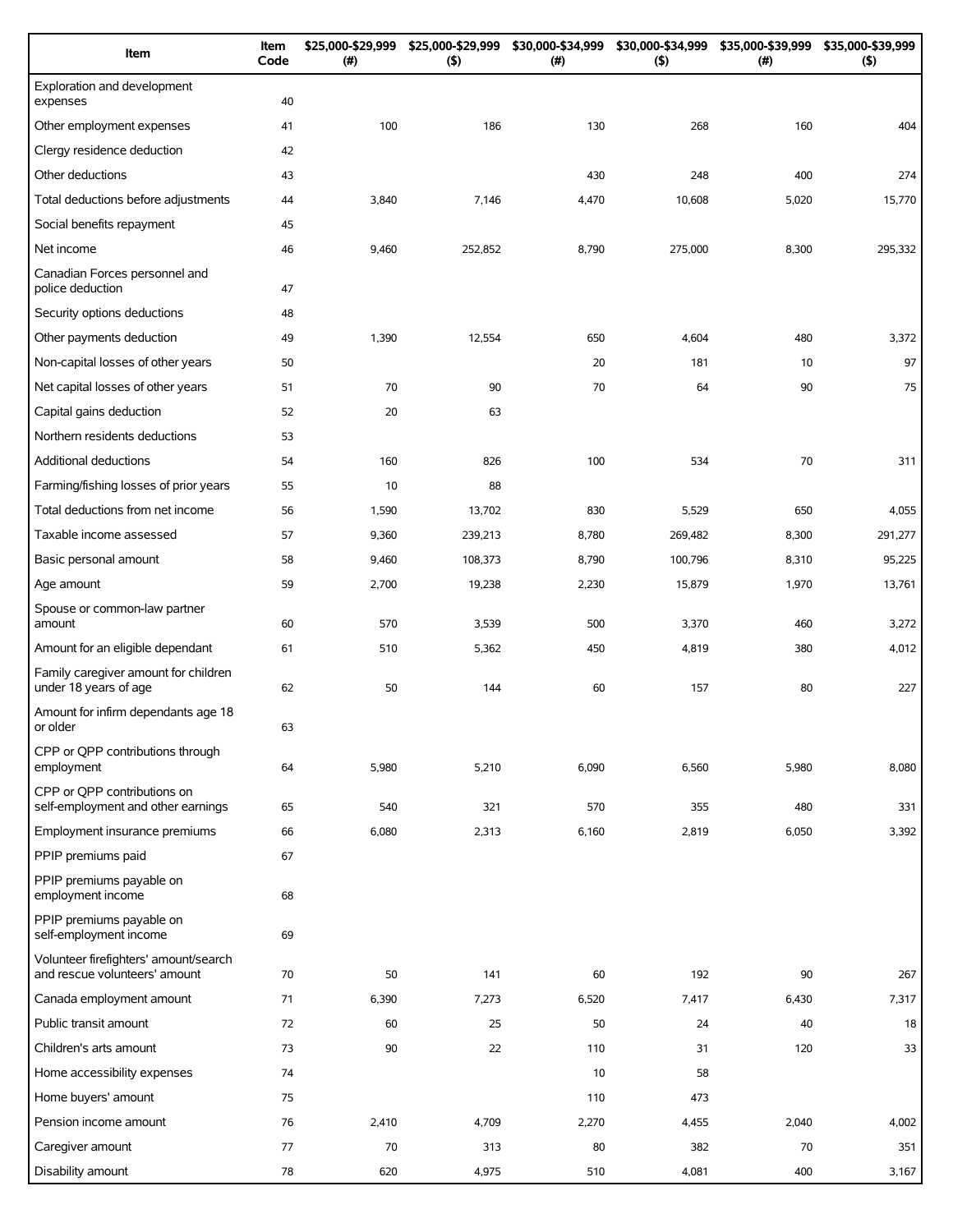| Item                                                                 | Item<br>Code | \$25,000-\$29,999<br>(#) | \$25,000-\$29,999<br>(5) | \$30,000-\$34,999<br>(# ) | \$30,000-\$34,999<br>(5) | \$35,000-\$39,999<br>(#) | \$35,000-\$39,999<br>(5) |
|----------------------------------------------------------------------|--------------|--------------------------|--------------------------|---------------------------|--------------------------|--------------------------|--------------------------|
| Disability amount transferred from a<br>dependant                    | 79           | 140                      | 1,396                    | 150                       | 1,470                    | 150                      | 1,568                    |
| Interest paid on student loans                                       | 80           | 350                      | 182                      | 400                       | 217                      | 390                      | 230                      |
| Tuition, education, and textbook<br>amounts                          | 81           | 970                      | 7,088                    | 720                       | 5,911                    | 540                      | 4,417                    |
| Tuition, education, and textbook<br>amounts transferred from a child | 82           | 80                       | 350                      |                           |                          |                          |                          |
| Amounts transferred from spouse or<br>common-law partner             | 83           | 570                      | 3,595                    | 450                       | 2,543                    | 350                      | 1,997                    |
| Medical expenses                                                     | 84           | 3,430                    | 9,191                    | 3,270                     | 8,092                    | 3,110                    | 7,482                    |
| Total tax credits on personal amounts                                | 85           | 9,460                    | 27,621                   | 8,790                     | 25,596                   | 8,310                    | 24,045                   |
| Allowable charitable donations and<br>government gifts               | 86           | 1,650                    | 1,360                    | 1,870                     | 1,712                    | 1,950                    | 1,759                    |
| Eligible cultural and ecological gifts                               | 87           |                          |                          |                           |                          |                          |                          |
| Total tax credit on donations and gifts                              | 88           | 1,620                    | 360                      | 1,850                     | 459                      | 1,930                    | 472                      |
| Total federal non-refundable tax<br>credits                          | 89           | 9,460                    | 27,981                   | 8,790                     | 26,055                   | 8,310                    | 24,517                   |
| Federal dividend tax credit                                          | 90           | 720                      | 182                      | 780                       | 262                      | 940                      | 431                      |
| Minimum tax carryover                                                | 91           |                          |                          |                           |                          |                          |                          |
| Basic federal tax                                                    | 92           | 7,080                    | 9,857                    | 7,760                     | 14,899                   | 7,760                    | 19,117                   |
| Federal foreign tax credit                                           | 93           | 200                      | 21                       | 230                       | 40                       | 270                      | 40                       |
| Federal political contribution tax credit                            | 94           | 40                       | 6                        | 50                        | 6                        | 50                       | $\overline{4}$           |
| Investment tax credit                                                | 95           | 60                       | 56                       | 60                        | 61                       | 60                       | 40                       |
| Labour-sponsored funds tax credit<br>(federally registered)          | 96           |                          |                          |                           |                          |                          |                          |
| Labour-sponsored funds tax credit<br>(provincially registered)       | 97           |                          |                          |                           |                          |                          |                          |
| Alternative minimum tax payable                                      | 98           |                          |                          |                           |                          |                          |                          |
| Net federal tax                                                      | 99           | 7,060                    | 9,775                    | 7,730                     | 14,792                   | 7,750                    | 19,037                   |
| CPP contributions on<br>self-employment                              | 100          | 540                      | 642                      | 570                       | 709                      | 480                      | 661                      |
| Social Benefits repayment                                            | 101          |                          |                          |                           |                          |                          |                          |
| Working income tax benefit (WITB)                                    | 102          | 500                      | 212                      | 100                       | 38                       |                          |                          |
| Children's fitness tax credit                                        | 103          | 330                      | 24                       | 400                       | 29                       | 440                      | 34                       |
| Eligible educator school supply tax<br>credit                        | 104          |                          |                          |                           |                          | 30                       | $\overline{2}$           |
| Net provincial or territorial tax                                    | 105          | 8,410                    | 10,946                   | 8,460                     | 14,944                   | 8,160                    | 18,745                   |
| Total tax payable                                                    | 106          | 8,450                    | 21,365                   | 8,490                     | 30,446                   | 8,170                    | 38,444                   |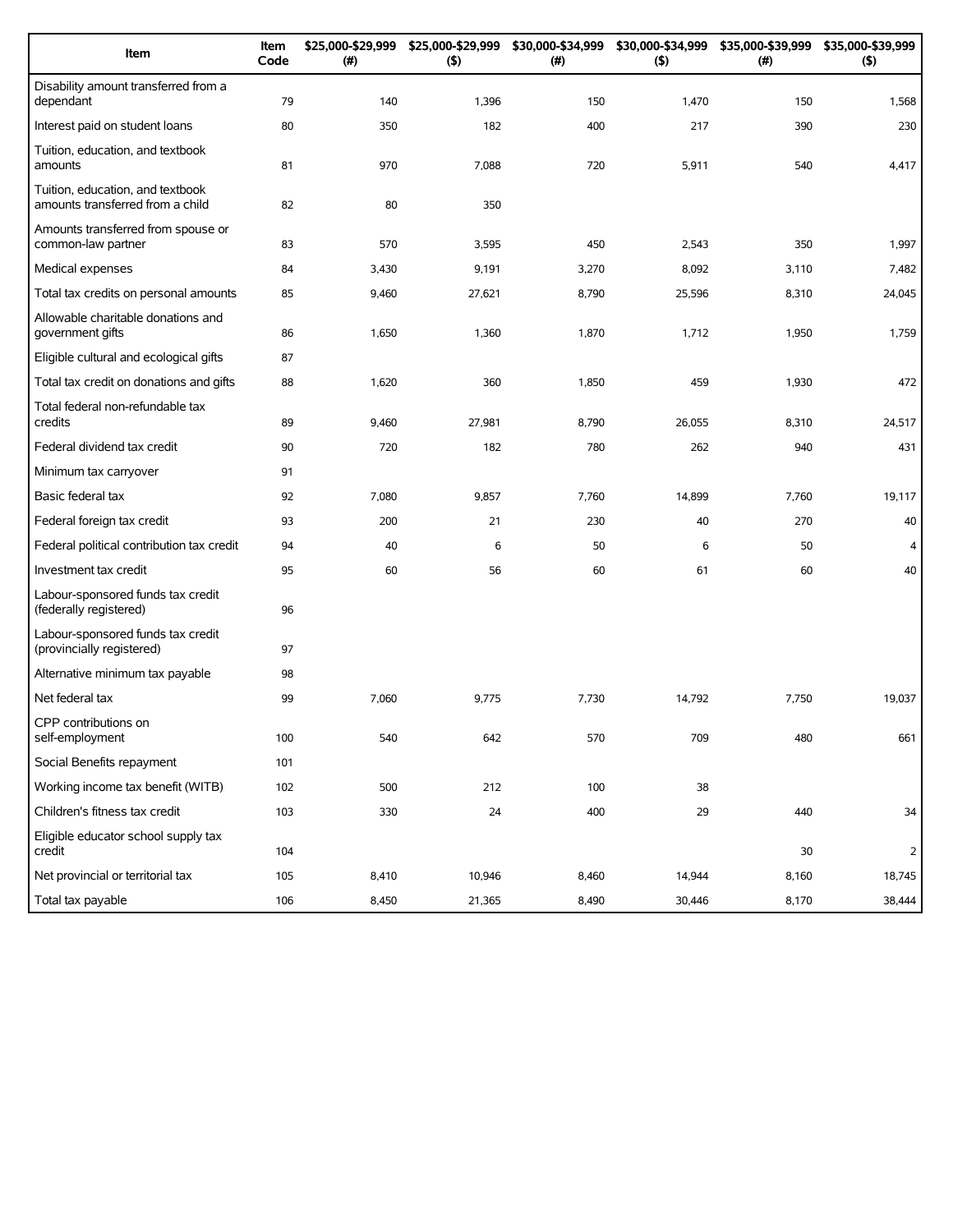| Item                                                                                          | Item<br>Code   | \$40,000-\$44,999<br>(#) | \$40,000-\$44,999<br>(5) | \$45,000-\$49,999<br>(#) | \$45,000-\$49,999<br>(5) | \$50,000-<br>\$54,999<br>(#) | \$50,000-<br>\$54,999<br>$($ \$) |
|-----------------------------------------------------------------------------------------------|----------------|--------------------------|--------------------------|--------------------------|--------------------------|------------------------------|----------------------------------|
| Number of taxable returns                                                                     | $\mathbf{1}$   | 7,010                    |                          | 6,410                    |                          | 5,010                        |                                  |
| Number of non-taxable returns                                                                 | 2              | 80                       |                          | 40                       |                          | 30                           |                                  |
| Total number of returns                                                                       | 3              | 7,080                    |                          | 6,450                    |                          | 5,040                        |                                  |
| Employment income                                                                             | 4              | 5,470                    | 188,791                  | 4,750                    | 185,987                  | 3,920                        | 173,034                          |
| Commissions (from employment)                                                                 | 5              | 70                       | 485                      | 80                       | 873                      | 80                           | 1,104                            |
| Other employment income                                                                       | 6              | 400                      | 2,568                    | 370                      | 2,238                    | 310                          | 2,192                            |
| Old age security (OAS) pension                                                                | $\overline{7}$ | 1,590                    | 10,492                   | 1,640                    | 10,779                   | 1,020                        | 6,700                            |
| CPP or OPP benefits                                                                           | 8              | 2,300                    | 17,432                   | 2,340                    | 17,869                   | 1,630                        | 12,837                           |
| Other pensions and superannuation                                                             | 9              | 1,550                    | 32,110                   | 1,730                    | 41,781                   | 1,160                        | 32,267                           |
| Elected split-pension amount                                                                  | 10             | 400                      | 5,038                    | 610                      | 7,247                    | 230                          | 2,763                            |
| Universal child care benefit (UCCB)                                                           | 11             | 940                      | 856                      | 760                      | 735                      | 570                          | 490                              |
| Employment insurance and other benefits                                                       | 12             | 1,960                    | 18,527                   | 1,380                    | 12,433                   | 890                          | 8,413                            |
| Taxable amount of dividends from taxable Canadian<br>corporations                             | 13             | 940                      | 5,018                    | 1,010                    | 5,543                    | 860                          | 4,684                            |
| Interest and other investment income                                                          | 14             | 1,250                    | 1,444                    | 1,290                    | 1,650                    | 1,060                        | 1,346                            |
| Net partnership income (limited or non-active partners<br>only)                               | 15             |                          |                          |                          |                          |                              |                                  |
| Net rental income                                                                             | 16             | 290                      | 778                      | 250                      | 624                      | 250                          | 596                              |
| Taxable capital gains                                                                         | 17             | 510                      | 1,279                    | 580                      | 1,536                    | 490                          | 1,551                            |
| <b>RRSP</b> income                                                                            | 18             | 690                      | 3,213                    | 690                      | 3,660                    | 590                          | 3,313                            |
| Other income                                                                                  | 19             | 760                      | 2,643                    | 710                      | 2,845                    | 590                          | 2,788                            |
| Net business income                                                                           | 20             | 430                      | 5,155                    | 380                      | 3,848                    | 300                          | 4,120                            |
| Net professional income                                                                       | 21             | 40                       | 429                      | 50                       | 322                      | 30                           | 566                              |
| Net commission income                                                                         | 22             | 50                       | 375                      |                          |                          | 30                           | 250                              |
| Net farming income                                                                            | 23             | 120                      | 524                      | 110                      | 515                      | 90                           | 493                              |
| Net fishing income                                                                            | 24             | 120                      | 1,343                    | 130                      | 2,398                    | 120                          | 2,754                            |
| Workers' compensation benefits                                                                | 25             | 220                      | 1,782                    | 160                      | 1,372                    | 150                          | 1,351                            |
| Social assistance payments                                                                    | 26             | 20                       | 155                      |                          |                          |                              |                                  |
| Net federal supplements                                                                       | 27             | 80                       | 184                      | 50                       | 123                      | 30                           | 95                               |
| Total income assessed                                                                         | 28             | 7,080                    | 300,748                  | 6,450                    | 305,084                  | 5,040                        | 263,959                          |
| Registered pension plan (RPP) deduction                                                       | 29             | 1,940                    | 4,550                    | 1,960                    | 5,534                    | 1,760                        | 5,734                            |
| RRSP/PRPP deduction                                                                           | 30             | 1,560                    | 4,225                    | 1,610                    | 4,538                    | 1,520                        | 5,649                            |
| Deduction for elected split-pension amount                                                    | 31             | 550                      | 4,381                    | 630                      | 5,688                    | 530                          | 5,543                            |
| Annual union, professional, or like dues                                                      | 32             | 2,210                    | 1,073                    | 2,120                    | 1,147                    | 1,770                        | 1,078                            |
| Child care expenses                                                                           | 33             | 550                      | 2,296                    | 450                      | 2,047                    | 330                          | 1,280                            |
| Business investment loss                                                                      | 34             |                          |                          |                          |                          |                              |                                  |
| Moving expenses                                                                               | 35             | 60                       | 219                      | 30                       | 136                      | 40                           | 197                              |
| Support payments made                                                                         | 36             |                          |                          |                          |                          |                              |                                  |
| Carrying charges and interest expenses                                                        | 37             | 280                      | 396                      | 370                      | 579                      | 320                          | 530                              |
| Deduction for CPP/QPP contributions on<br>self-employment and other earnings                  | 38             | 440                      | 344                      | 370                      | 325                      | 350                          | 367                              |
| Deduction for provincial parental insurance plan<br>(PPIP) premiums on self-employment income | 39             |                          |                          |                          |                          |                              |                                  |
| Exploration and development expenses                                                          | 40             |                          |                          |                          |                          |                              |                                  |
| Other employment expenses                                                                     | 41             | 190                      | 579                      | 200                      | 798                      | 200                          | 893                              |
| Clergy residence deduction                                                                    | 42             |                          |                          |                          |                          |                              |                                  |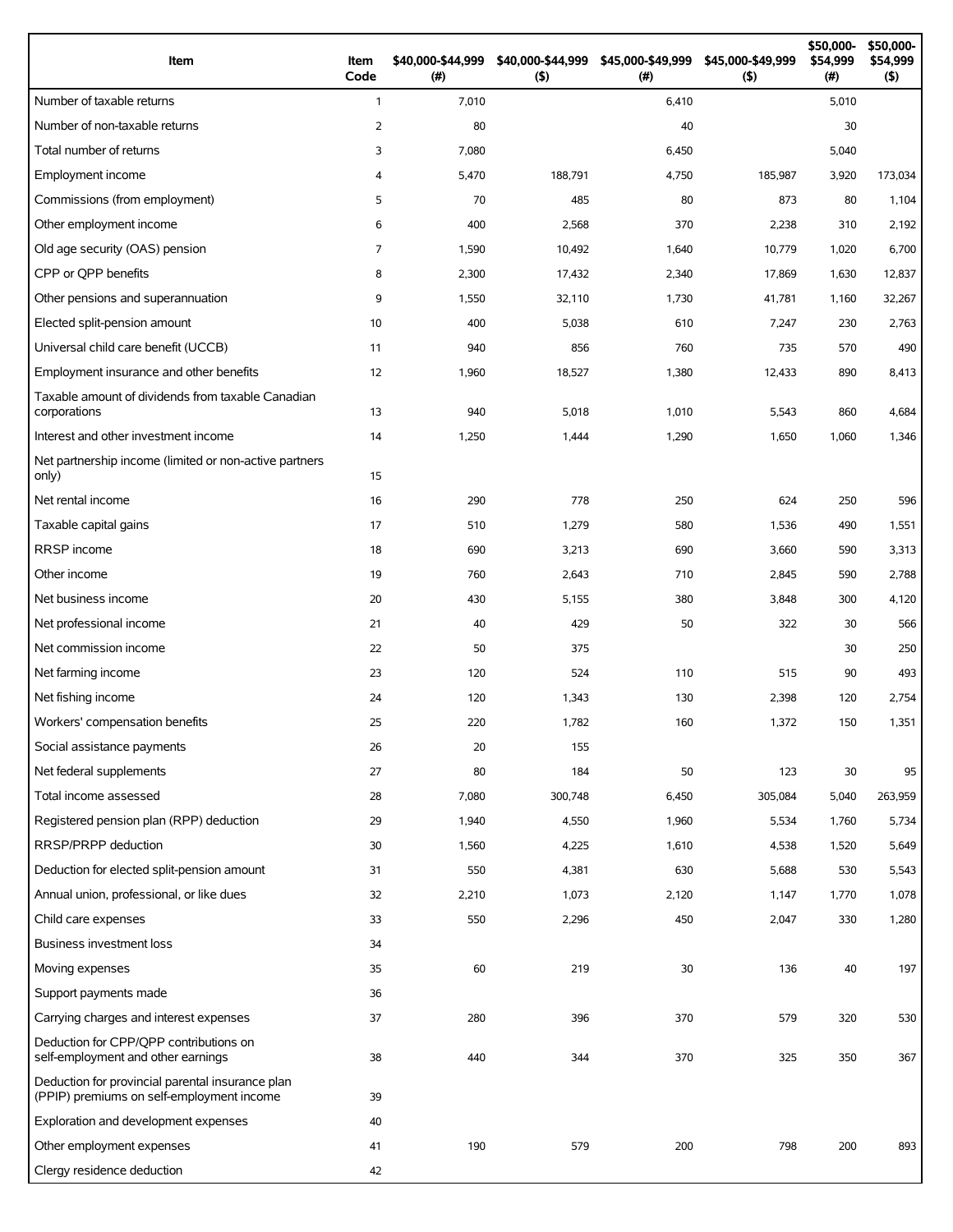| Item                                                                   | Item<br>Code | \$40,000-\$44,999<br>(# ) | \$40,000-\$44,999<br>(5) | \$45,000-\$49,999<br>(#) | \$45,000-\$49,999<br>(5) | \$50,000-<br>\$54,999<br>$(\#)$ | \$50,000-<br>\$54,999<br>$($ \$) |
|------------------------------------------------------------------------|--------------|---------------------------|--------------------------|--------------------------|--------------------------|---------------------------------|----------------------------------|
| Other deductions                                                       | 43           | 290                       | 257                      | 240                      | 301                      |                                 |                                  |
| Total deductions before adjustments                                    | 44           | 4,830                     | 18,523                   | 4,660                    | 21,331                   | 3,960                           | 21,773                           |
| Social benefits repayment                                              | 45           |                           |                          |                          |                          |                                 |                                  |
| Net income                                                             | 46           | 7,080                     | 282,225                  | 6,450                    | 283,754                  | 5,040                           | 242,186                          |
| Canadian Forces personnel and police deduction                         | 47           |                           |                          |                          |                          |                                 |                                  |
| Security options deductions                                            | 48           |                           |                          |                          |                          |                                 |                                  |
| Other payments deduction                                               | 49           | 310                       | 2,120                    | 210                      | 1,588                    | 180                             | 1,493                            |
| Non-capital losses of other years                                      | 50           |                           |                          |                          |                          |                                 |                                  |
| Net capital losses of other years                                      | 51           | 70                        | 50                       | 120                      | 133                      | 90                              | 131                              |
| Capital gains deduction                                                | 52           | 20                        | 220                      | 10                       | 253                      |                                 |                                  |
| Northern residents deductions                                          | 53           |                           |                          |                          |                          |                                 |                                  |
| Additional deductions                                                  | 54           |                           |                          |                          |                          |                                 |                                  |
| Farming/fishing losses of prior years                                  | 55           |                           |                          |                          |                          |                                 |                                  |
| Total deductions from net income                                       | 56           | 470                       | 3,017                    | 400                      | 2,458                    | 300                             | 1,965                            |
| Taxable income assessed                                                | 57           | 7,070                     | 279,210                  | 6,440                    | 281,296                  | 5,030                           | 240,221                          |
| Basic personal amount                                                  | 58           | 7,080                     | 81,228                   | 6,450                    | 73,930                   | 5,040                           | 57,751                           |
| Age amount                                                             | 59           | 1,610                     | 10,335                   | 1,660                    | 9,759                    | 1,040                           | 5,621                            |
| Spouse or common-law partner amount                                    | 60           | 380                       | 2,286                    | 330                      | 2,202                    | 280                             | 1,929                            |
| Amount for an eligible dependant                                       | 61           | 320                       | 3,296                    | 230                      | 2,372                    | 180                             | 1,829                            |
| Family caregiver amount for children under 18 years<br>of age          | 62           | 60                        | 138                      | 60                       | 140                      | 50                              | 134                              |
| Amount for infirm dependants age 18 or older                           | 63           |                           |                          |                          |                          |                                 |                                  |
| CPP or QPP contributions through employment                            | 64           | 5,230                     | 8,326                    | 4,500                    | 8,289                    | 3,760                           | 7,784                            |
| CPP or QPP contributions on self-employment and<br>other earnings      | 65           | 440                       | 344                      | 370                      | 325                      | 350                             | 367                              |
| Employment insurance premiums                                          | 66           | 5,230                     | 3,436                    | 4,550                    | 3,399                    | 3,750                           | 3,081                            |
| PPIP premiums paid                                                     | 67           |                           |                          |                          |                          |                                 |                                  |
| PPIP premiums payable on employment income                             | 68           |                           |                          |                          |                          |                                 |                                  |
| PPIP premiums payable on self-employment income                        | 69           |                           |                          |                          |                          |                                 |                                  |
| Volunteer firefighters' amount/search and rescue<br>volunteers' amount | 70           | 70                        | 222                      | 90                       | 276                      | 80                              | 228                              |
| Canada employment amount                                               | 71           | 5,640                     | 6,425                    | 4,900                    | 5,579                    | 4,020                           | 4,606                            |
| Public transit amount                                                  | 72           | 30                        | 16                       | 30                       | 12                       | 30                              | 14                               |
| Children's arts amount                                                 | 73           | 130                       | 32                       | 120                      | 33                       | 140                             | 37                               |
| Home accessibility expenses                                            | 74           |                           |                          |                          |                          |                                 |                                  |
| Home buyers' amount                                                    | 75           | 100                       | 454                      | 80                       | 356                      | 60                              | 290                              |
| Pension income amount                                                  | 76           | 1,740                     | 3,418                    | 1,950                    | 3,870                    | 1,290                           | 2,550                            |
| Caregiver amount                                                       | 77           | 70                        | 367                      | 60                       | 336                      | 40                              | 258                              |
| Disability amount                                                      | 78           | 320                       | 2,544                    | 270                      | 2,160                    | 220                             | 1,720                            |
| Disability amount transferred from a dependant                         | 79           | 130                       | 1,295                    | 140                      | 1,428                    | 120                             | 1,241                            |
| Interest paid on student loans                                         | 80           | 370                       | 212                      | 300                      | 192                      | 220                             | 148                              |
| Tuition, education, and textbook amounts                               | 81           | 440                       | 3,317                    | 290                      | 2,224                    | 220                             | 1,996                            |
| Tuition, education, and textbook amounts transferred<br>from a child   | 82           | 160                       | 875                      | 160                      | 830                      | 180                             | 925                              |
| Amounts transferred from spouse or common-law                          |              |                           |                          |                          |                          |                                 |                                  |
| partner                                                                | 83           | 280                       | 1,758                    | 220                      | 1,304                    | 160                             | 970                              |
| Medical expenses                                                       | 84           | 2,360                     | 5,800                    | 2,140                    | 5,221                    | 1,410                           | 3,935                            |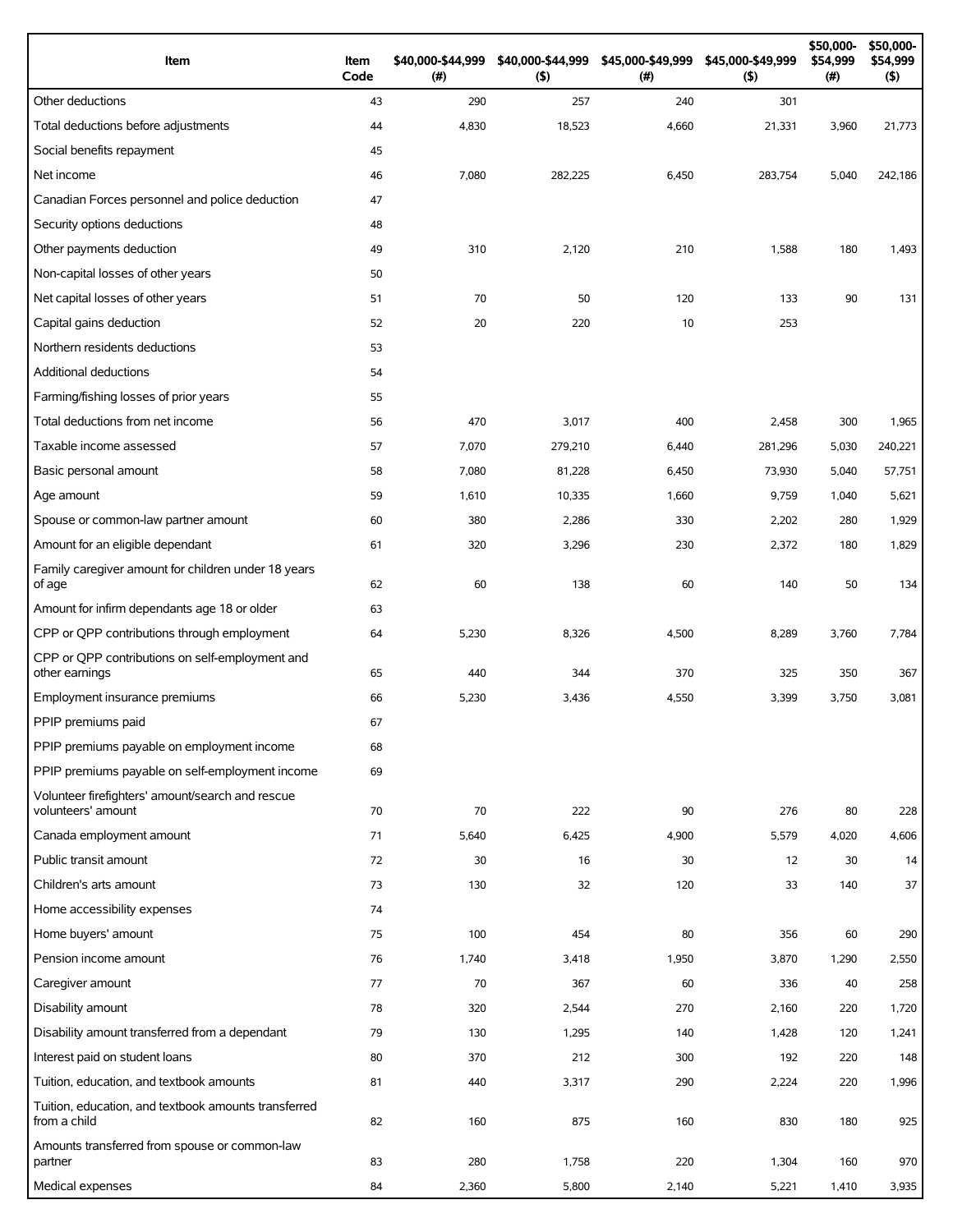| Item                                                           | Item<br>Code | \$40,000-\$44,999<br>(#) | \$40,000-\$44,999<br>(5) | \$45,000-\$49,999<br>(#) | \$45,000-\$49,999<br>(5) | \$50,000-<br>\$54,999<br>(#) | \$50,000-<br>\$54,999<br>(5) |
|----------------------------------------------------------------|--------------|--------------------------|--------------------------|--------------------------|--------------------------|------------------------------|------------------------------|
| Total tax credits on personal amounts                          | 85           | 7,080                    | 20,428                   | 6,450                    | 18,648                   | 5,040                        | 14,624                       |
| Allowable charitable donations and government gifts            | 86           | 1,950                    | 1,973                    | 2,050                    | 2,252                    | 1,690                        | 1,897                        |
| Eligible cultural and ecological gifts                         | 87           |                          |                          |                          |                          |                              |                              |
| Total tax credit on donations and gifts                        | 88           | 1,940                    | 533                      | 2,040                    | 610                      | 1,680                        | 560                          |
| Total federal non-refundable tax credits                       | 89           | 7,080                    | 20,961                   | 6,450                    | 19,258                   | 5,040                        | 15,183                       |
| Federal dividend tax credit                                    | 90           | 910                      | 545                      | 1,000                    | 651                      | 850                          | 548                          |
| Minimum tax carryover                                          | 91           |                          |                          |                          |                          | 10                           | 29                           |
| Basic federal tax                                              | 92           | 6,750                    | 20,578                   | 6,280                    | 22,640                   | 4,930                        | 21,422                       |
| Federal foreign tax credit                                     | 93           | 280                      | 43                       | 320                      | 72                       | 250                          | 41                           |
| Federal political contribution tax credit                      | 94           | 50                       | 4                        | 90                       | 9                        | 60                           | 9                            |
| Investment tax credit                                          | 95           | 50                       | 47                       | 50                       | 104                      | 60                           | 111                          |
| Labour-sponsored funds tax credit (federally<br>registered)    | 96           |                          |                          |                          |                          |                              |                              |
| Labour-sponsored funds tax credit (provincially<br>registered) | 97           |                          |                          |                          |                          |                              |                              |
| Alternative minimum tax payable                                | 98           |                          |                          |                          |                          |                              |                              |
| Net federal tax                                                | 99           | 6,740                    | 20.485                   | 6,270                    | 22,456                   | 4,910                        | 21,263                       |
| CPP contributions on self-employment                           | 100          | 440                      | 688                      | 370                      | 649                      | 350                          | 734                          |
| Social Benefits repayment                                      | 101          |                          |                          |                          |                          |                              |                              |
| Working income tax benefit (WITB)                              | 102          |                          |                          |                          |                          |                              |                              |
| Children's fitness tax credit                                  | 103          | 490                      | 39                       | 500                      | 42                       | 450                          | 37                           |
| Eligible educator school supply tax credit                     | 104          | 10                       | $\mathbf{1}$             | 20                       | 2                        | 20                           | 2                            |
| Net provincial or territorial tax                              | 105          | 7,000                    | 20,049                   | 6,400                    | 21,806                   | 5,000                        | 19,691                       |
| Total tax payable                                              | 106          | 7,010                    | 41,222                   | 6,410                    | 44,913                   | 5,010                        | 41,688                       |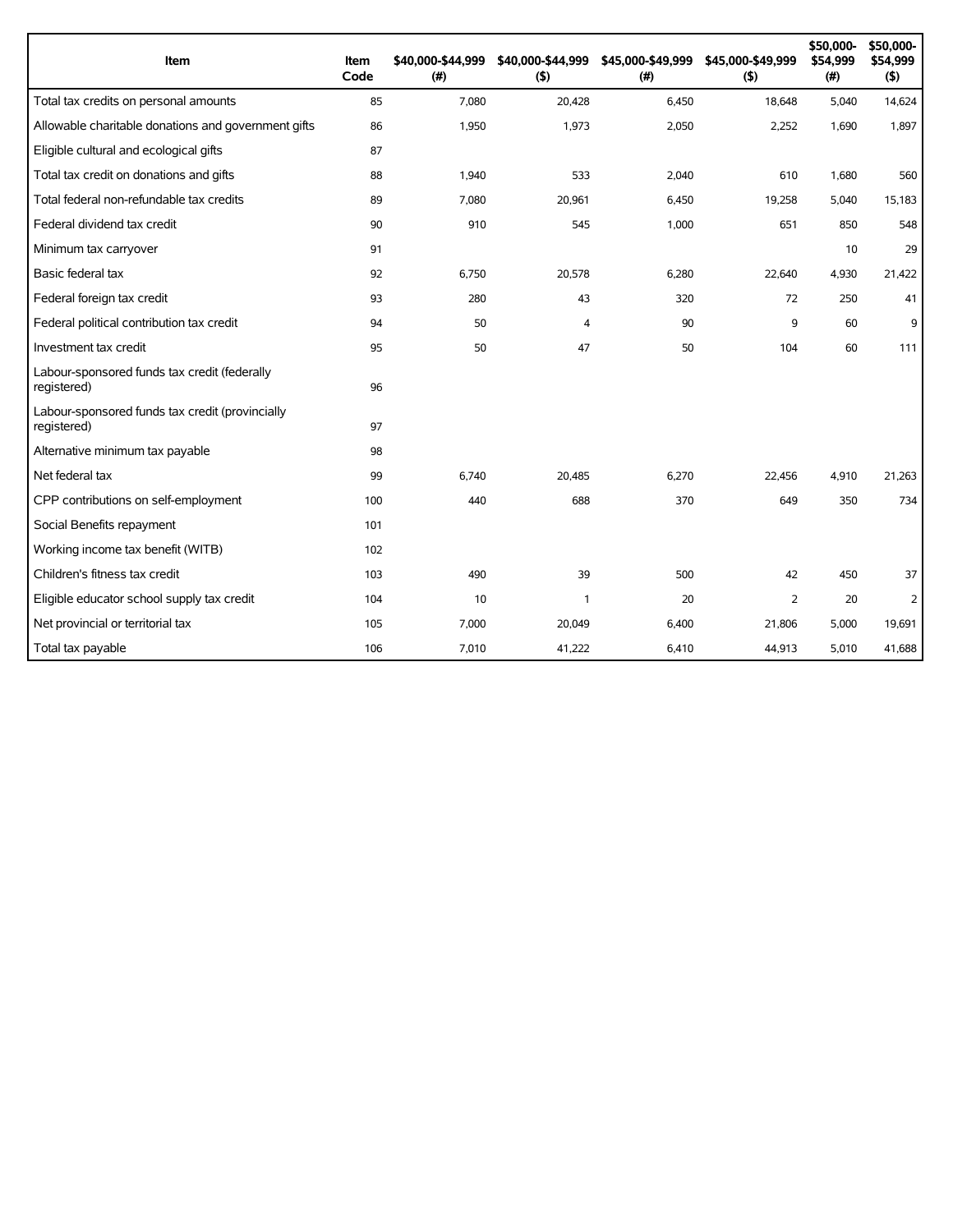| Item                                                                                             | Item<br>Code   | \$55,000-\$59,999<br>(#) | \$55,000-\$59,999<br>(5) | \$60,000-\$69,999<br>(# ) | \$60,000-\$69,999<br>(5) | \$70,000-\$79,999<br>(#) | \$70,000-\$79,999<br>(5) |
|--------------------------------------------------------------------------------------------------|----------------|--------------------------|--------------------------|---------------------------|--------------------------|--------------------------|--------------------------|
| Number of taxable returns                                                                        | $\mathbf{1}$   | 4,180                    |                          | 6,250                     |                          | 4,720                    |                          |
| Number of non-taxable returns                                                                    | $\overline{2}$ | 20                       |                          | 20                        |                          | 10                       |                          |
| Total number of returns                                                                          | 3              | 4,200                    |                          | 6,270                     |                          | 4,740                    |                          |
| Employment income                                                                                | 4              | 3,320                    | 163,282                  | 4,960                     | 271,574                  | 3,900                    | 249,460                  |
| Commissions (from employment)                                                                    | 5              | 60                       | 1,137                    | 90                        | 1,845                    | 70                       | 2,097                    |
| Other employment income                                                                          | 6              | 290                      | 2,048                    | 420                       | 2,756                    | 330                      | 1,859                    |
| Old age security (OAS) pension                                                                   | $\overline{7}$ | 830                      | 5,392                    | 1,220                     | 7,963                    | 780                      | 5,063                    |
| CPP or QPP benefits                                                                              | 8              | 1,250                    | 9,880                    | 1,900                     | 15,517                   | 1,210                    | 10,039                   |
| Other pensions and superannuation                                                                | 9              | 900                      | 27,239                   | 1,440                     | 48,380                   | 920                      | 33,751                   |
| Elected split-pension amount                                                                     | 10             | 200                      | 2,394                    | 360                       | 4,590                    | 250                      | 3,142                    |
| Universal child care benefit (UCCB)                                                              | 11             | 500                      | 446                      | 660                       | 614                      | 530                      | 516                      |
| Employment insurance and other<br>benefits                                                       | 12             | 620                      | 6,093                    | 860                       | 8,846                    | 580                      | 6,266                    |
| Taxable amount of dividends from<br>taxable Canadian corporations                                | 13             | 750                      | 5,222                    | 1,270                     | 9,748                    | 1,040                    | 11,045                   |
| Interest and other investment income                                                             | 14             | 900                      | 1,208                    | 1,400                     | 2,275                    | 1,080                    | 1,574                    |
| Net partnership income (limited or<br>non-active partners only)                                  | 15             |                          |                          |                           |                          |                          |                          |
| Net rental income                                                                                | 16             | 220                      | 598                      | 370                       | 850                      | 270                      | 912                      |
| Taxable capital gains                                                                            | 17             | 430                      | 1,474                    | 730                       | 3,006                    | 590                      | 3,108                    |
| RRSP income                                                                                      | 18             | 520                      | 3,026                    | 790                       | 5,740                    | 570                      | 4,237                    |
| Other income                                                                                     | 19             | 510                      | 2,330                    | 810                       | 4,252                    | 650                      | 4,376                    |
| Net business income                                                                              | 20             | 260                      | 3,660                    | 370                       | 5,430                    | 300                      | 4,398                    |
| Net professional income                                                                          | 21             | 40                       | 496                      | 50                        | 646                      | 60                       | 1,065                    |
| Net commission income                                                                            | 22             |                          |                          | 40                        | 736                      | 40                       | 595                      |
| Net farming income                                                                               | 23             | 70                       | 384                      | 90                        | 1,242                    | 60                       | 150                      |
| Net fishing income                                                                               | 24             | 110                      | 3,357                    | 220                       | 7,792                    | 190                      | 9,036                    |
| Workers' compensation benefits                                                                   | 25             | 80                       | 861                      | 120                       | 1,208                    | 60                       | 651                      |
| Social assistance payments                                                                       | 26             |                          |                          |                           |                          |                          |                          |
| Net federal supplements                                                                          | 27             | 10                       | 26                       | 20                        | 62                       | 10                       | 30                       |
| Total income assessed                                                                            | 28             | 4,200                    | 241,067                  | 6,270                     | 405,244                  | 4,740                    | 353,583                  |
| Registered pension plan (RPP)<br>deduction                                                       | 29             | 1,700                    | 6,425                    | 2,650                     | 11,415                   | 2,420                    | 12,965                   |
| RRSP/PRPP deduction                                                                              | 30             | 1,370                    | 5,300                    | 2,240                     | 10,889                   | 1,910                    | 11,193                   |
| Deduction for elected split-pension<br>amount                                                    | 31             | 420                      | 5,299                    | 680                       | 8,760                    | 460                      | 6,958                    |
| Annual union, professional, or like<br>dues                                                      | 32             | 1,650                    | 1,110                    | 2,530                     | 1,865                    | 2,250                    | 1,945                    |
| Child care expenses                                                                              | 33             | 290                      | 1,249                    | 400                       | 1,947                    | 320                      | 1,610                    |
| Business investment loss                                                                         | 34             |                          |                          |                           |                          |                          |                          |
| Moving expenses                                                                                  | 35             | 30                       | 165                      | 40                        | 239                      | 30                       | 280                      |
| Support payments made                                                                            | 36             |                          |                          |                           |                          |                          |                          |
| Carrying charges and interest<br>expenses                                                        | 37             | 250                      | 438                      | 420                       | 900                      | 390                      | 895                      |
| Deduction for CPP/QPP contributions<br>on self-employment and other earnings                     | 38             | 270                      | 355                      | 390                       | 619                      | 300                      | 550                      |
| Deduction for provincial parental<br>insurance plan (PPIP) premiums on<br>self-employment income | 39             |                          |                          |                           |                          |                          |                          |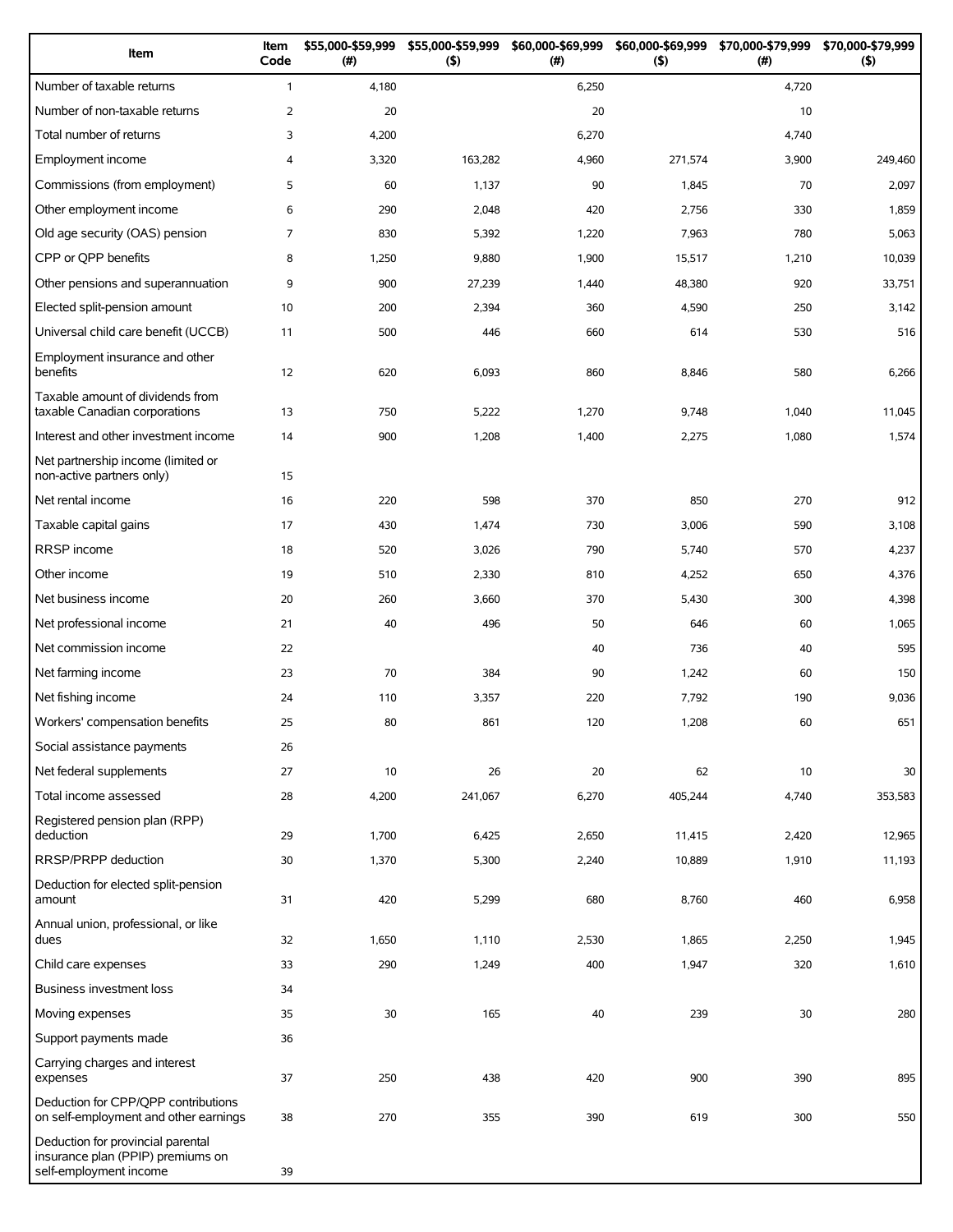| Item                                                                   | Item<br>Code | \$55,000-\$59,999<br>(#) | \$55,000-\$59,999<br>(5) | \$60,000-\$69,999<br>(# ) | \$60,000-\$69,999<br>(5) | \$70,000-\$79,999<br>(#) | \$70,000-\$79,999<br>(5) |
|------------------------------------------------------------------------|--------------|--------------------------|--------------------------|---------------------------|--------------------------|--------------------------|--------------------------|
| Exploration and development<br>expenses                                | 40           |                          |                          |                           |                          |                          |                          |
| Other employment expenses                                              | 41           | 200                      | 1,048                    | 300                       | 1,584                    | 240                      | 1,205                    |
| Clergy residence deduction                                             | 42           | 20                       | 264                      | 20                        | 328                      | 10                       | 156                      |
| Other deductions                                                       | 43           | 140                      | 189                      | 170                       | 241                      | 120                      | 324                      |
| Total deductions before adjustments                                    | 44           | 3,460                    | 21,965                   | 5,270                     | 38,971                   | 4,190                    | 38,373                   |
| Social benefits repayment                                              | 45           |                          |                          | 160                       | 107                      | 470                      | 700                      |
| Net income                                                             | 46           | 4,200                    | 219,103                  | 6,270                     | 366,166                  | 4,730                    | 314,559                  |
| Canadian Forces personnel and<br>police deduction                      | 47           |                          |                          |                           |                          |                          |                          |
| Security options deductions                                            | 48           |                          |                          |                           |                          |                          |                          |
| Other payments deduction                                               | 49           | 100                      | 939                      | 140                       | 1,277                    | 80                       | 685                      |
| Non-capital losses of other years                                      | 50           |                          |                          |                           |                          |                          |                          |
| Net capital losses of other years                                      | 51           | 80                       | 43                       | 160                       | 255                      | 130                      | 195                      |
| Capital gains deduction                                                | 52           |                          |                          |                           |                          | 30                       | 805                      |
| Northern residents deductions                                          | 53           |                          |                          |                           |                          |                          |                          |
| Additional deductions                                                  | 54           |                          |                          |                           |                          |                          |                          |
| Farming/fishing losses of prior years                                  | 55           |                          |                          |                           |                          |                          |                          |
| Total deductions from net income                                       | 56           | 220                      | 1,577                    | 380                       | 2,403                    | 260                      | 1,945                    |
| Taxable income assessed                                                | 57           | 4,200                    | 217,526                  | 6,270                     | 363,763                  | 4,730                    | 312,647                  |
| Basic personal amount                                                  | 58           | 4,200                    | 48,178                   | 6,270                     | 71,902                   | 4,740                    | 54,335                   |
| Age amount                                                             | 59           | 850                      | 4,107                    | 1,250                     | 4,806                    | 800                      | 2,170                    |
| Spouse or common-law partner<br>amount                                 | 60           | 270                      | 1,795                    | 360                       | 2,488                    | 250                      | 1,719                    |
| Amount for an eligible dependant                                       | 61           | 160                      | 1,571                    | 190                       | 2,008                    | 170                      | 1,699                    |
| Family caregiver amount for children<br>under 18 years of age          | 62           | 40                       | 104                      | 80                        | 208                      | 30                       | 78                       |
| Amount for infirm dependants age 18<br>or older                        | 63           |                          |                          |                           |                          |                          |                          |
| CPP or QPP contributions through<br>employment                         | 64           | 3,190                    | 7,229                    | 4,760                     | 11,095                   | 3,730                    | 8,998                    |
| CPP or QPP contributions on<br>self-employment and other earnings      | 65           | 270                      | 355                      | 390                       | 619                      | 300                      | 550                      |
| Employment insurance premiums                                          | 66           | 3,210                    | 2,783                    | 4,780                     | 4,186                    | 3,730                    | 3,343                    |
| PPIP premiums paid                                                     | 67           |                          |                          |                           |                          |                          |                          |
| PPIP premiums payable on<br>employment income                          | 68           |                          |                          |                           |                          |                          |                          |
| PPIP premiums payable on<br>self-employment income                     | 69           |                          |                          |                           |                          |                          |                          |
| Volunteer firefighters' amount/search<br>and rescue volunteers' amount | 70           | 70                       | 198                      | 120                       | 351                      | 70                       | 216                      |
| Canada employment amount                                               | 71           | 3,420                    | 3,904                    | 5,090                     | 5,806                    | 3,990                    | 4,554                    |
| Public transit amount                                                  | 72           | 20                       | 10                       | 20                        | 13                       | 20                       | 10                       |
| Children's arts amount                                                 | 73           | 120                      | 33                       | 210                       | 59                       | 230                      | 65                       |
| Home accessibility expenses                                            | 74           |                          |                          |                           |                          |                          |                          |
| Home buyers' amount                                                    | 75           | 50                       | 235                      | 80                        | 351                      | 60                       | 278                      |
| Pension income amount                                                  | 76           | 1,000                    | 1,955                    | 1,600                     | 3,153                    | 1,060                    | 2,097                    |
| Caregiver amount                                                       | 77           |                          |                          | 70                        | 343                      | 50                       | 310                      |
| Disability amount                                                      | 78           | 150                      | 1,176                    | 190                       | 1,504                    | 130                      | 1,032                    |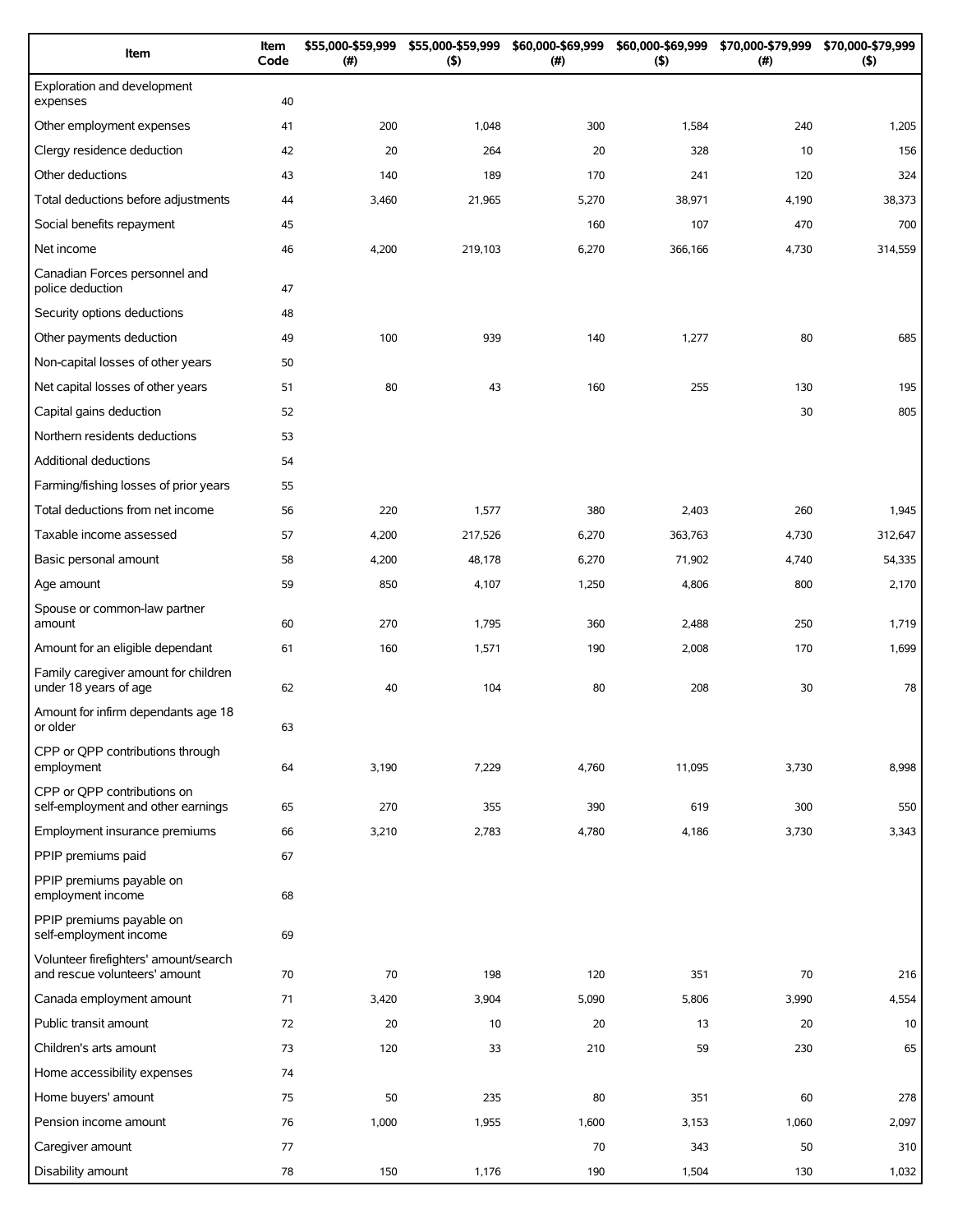| Item                                                                 | Item<br>Code | \$55,000-\$59,999<br>(#) | \$55,000-\$59,999<br>(5) | \$60,000-\$69,999<br>(# ) | \$60,000-\$69,999<br>(5) | \$70,000-\$79,999<br>(#) | \$70,000-\$79,999<br>(5) |
|----------------------------------------------------------------------|--------------|--------------------------|--------------------------|---------------------------|--------------------------|--------------------------|--------------------------|
| Disability amount transferred from a<br>dependant                    | 79           | 100                      | 1,055                    | 150                       | 1,594                    | 100                      | 1,043                    |
| Interest paid on student loans                                       | 80           | 220                      | 170                      | 320                       | 229                      | 220                      | 170                      |
| Tuition, education, and textbook<br>amounts                          | 81           | 190                      | 1,687                    | 280                       | 2,037                    | 210                      | 1,070                    |
| Tuition, education, and textbook<br>amounts transferred from a child | 82           | 160                      | 832                      | 300                       | 1,549                    | 290                      | 1,577                    |
| Amounts transferred from spouse or<br>common-law partner             | 83           | 120                      | 695                      | 170                       | 971                      | 100                      | 675                      |
| Medical expenses                                                     | 84           | 1,010                    | 2,693                    | 1,350                     | 3,684                    | 820                      | 2,359                    |
| Total tax credits on personal amounts                                | 85           | 4,200                    | 12,155                   | 6,270                     | 17,855                   | 4,740                    | 13,267                   |
| Allowable charitable donations and<br>government gifts               | 86           | 1,550                    | 1,797                    | 2,500                     | 2,949                    | 2,010                    | 2,675                    |
| Eligible cultural and ecological gifts                               | 87           |                          |                          |                           |                          |                          |                          |
| Total tax credit on donations and gifts                              | 88           | 1,540                    | 489                      | 2,490                     | 801                      | 2,010                    | 764                      |
| Total federal non-refundable tax<br>credits                          | 89           | 4,200                    | 12,644                   | 6,270                     | 18,656                   | 4,740                    | 14,031                   |
| Federal dividend tax credit                                          | 90           | 740                      | 611                      | 1,280                     | 1,185                    | 1,040                    | 1,342                    |
| Minimum tax carryover                                                | 91           |                          |                          |                           |                          |                          |                          |
| Basic federal tax                                                    | 92           | 4,140                    | 21,073                   | 6,210                     | 39,237                   | 4,700                    | 36,934                   |
| Federal foreign tax credit                                           | 93           | 250                      | 54                       | 410                       | 88                       | 350                      | 106                      |
| Federal political contribution tax credit                            | 94           | 60                       | 9                        | 100                       | 14                       | 90                       | 14                       |
| Investment tax credit                                                | 95           | 50                       | 75                       | 100                       | 172                      | 90                       | 156                      |
| Labour-sponsored funds tax credit<br>(federally registered)          | 96           |                          |                          |                           |                          |                          |                          |
| Labour-sponsored funds tax credit<br>(provincially registered)       | 97           |                          |                          |                           |                          |                          |                          |
| Alternative minimum tax payable                                      | 98           |                          |                          |                           |                          |                          |                          |
| Net federal tax                                                      | 99           | 4,130                    | 20,935                   | 6,200                     | 38,965                   | 4,690                    | 36,658                   |
| CPP contributions on<br>self-employment                              | 100          | 270                      | 710                      | 390                       | 1,238                    | 300                      | 1,100                    |
| Social Benefits repayment                                            | 101          |                          |                          | 160                       | 107                      | 470                      | 700                      |
| Working income tax benefit (WITB)                                    | 102          |                          |                          |                           |                          |                          |                          |
| Children's fitness tax credit                                        | 103          | 420                      | 38                       | 710                       | 62                       | 730                      | 66                       |
| Eligible educator school supply tax<br>credit                        | 104          |                          |                          | 60                        | 5                        | 100                      | 8                        |
| Net provincial or territorial tax                                    | 105          | 4,170                    | 18,625                   | 6,230                     | 33,098                   | 4,700                    | 30,331                   |
| Total tax payable                                                    | 106          | 4,180                    | 40,270                   | 6,250                     | 73,409                   | 4,720                    | 68,789                   |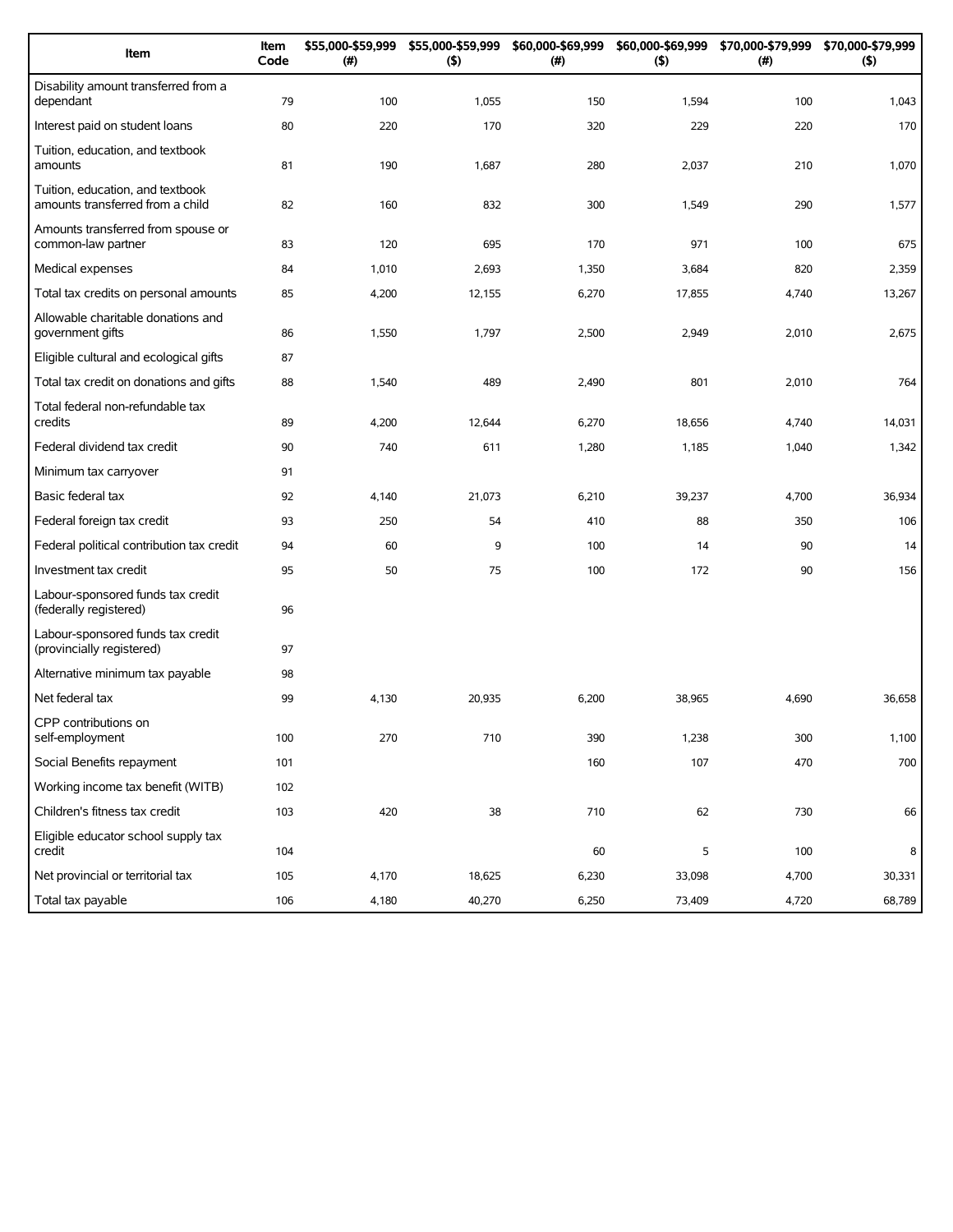| Item                                                                            | Item<br>Code   | \$80,000-\$89,999<br>(#) | \$80,000-\$89,999<br>$($ \$) | \$90,000-\$99,999<br>(#) | $($ \$) | \$90,000-\$99,999 \$100,000-\$149,999<br>(#) | \$100,000-\$149,999<br>$($ \$) |
|---------------------------------------------------------------------------------|----------------|--------------------------|------------------------------|--------------------------|---------|----------------------------------------------|--------------------------------|
| Number of taxable returns                                                       | $\mathbf{1}$   | 3,210                    |                              | 1,850                    |         | 3,610                                        |                                |
| Number of non-taxable returns                                                   | $\overline{2}$ |                          |                              | 10                       |         | 10                                           |                                |
| Total number of returns                                                         | 3              | 3,220                    |                              | 1,860                    |         | 3,620                                        |                                |
| Employment income                                                               | 4              | 2,700                    | 197,005                      | 1,540                    | 119,043 | 2,910                                        | 267,740                        |
| Commissions (from employment)                                                   | 5              | 60                       | 2,267                        | 40                       | 1,497   | 80                                           | 4,261                          |
| Other employment income                                                         | 6              | 180                      | 1,147                        | 140                      | 1,168   | 340                                          | 3,138                          |
| Old age security (OAS) pension                                                  | 7              | 450                      | 2,871                        | 260                      | 1,641   | 470                                          | 3,017                          |
| CPP or QPP benefits                                                             | 8              | 730                      | 6,310                        | 460                      | 3,823   | 860                                          | 7,184                          |
| Other pensions and<br>superannuation                                            | 9              | 570                      | 22,913                       | 350                      | 14,819  | 670                                          | 29,494                         |
| Elected split-pension amount                                                    | 10             | 100                      | 1,199                        | 80                       | 976     | 130                                          | 1,033                          |
| Universal child care benefit<br>(UCCB)                                          | 11             | 310                      | 291                          | 150                      | 131     | 180                                          | 166                            |
| Employment insurance and other<br>benefits                                      | 12             | 360                      | 4,358                        | 230                      | 2,864   | 540                                          | 6,670                          |
| Taxable amount of dividends from<br>taxable Canadian corporations               | 13             | 730                      | 7,744                        | 520                      | 8,199   | 1,260                                        | 28,850                         |
| Interest and other investment<br>income                                         | 14             | 790                      | 1,440                        | 510                      | 1,221   | 1,140                                        | 3,256                          |
| Net partnership income (limited or<br>non-active partners only)                 | 15             |                          |                              |                          |         |                                              |                                |
| Net rental income                                                               | 16             | 220                      | 695                          | 130                      | 370     | 310                                          | 1,710                          |
| Taxable capital gains                                                           | 17             | 420                      | 2,256                        | 290                      | 2,472   | 670                                          | 8,504                          |
| RRSP income                                                                     | 18             | 400                      | 3,589                        | 270                      | 2,744   | 480                                          | 6,496                          |
| Other income                                                                    | 19             | 490                      | 3,100                        | 320                      | 2,812   | 820                                          | 11,720                         |
| Net business income                                                             | 20             | 230                      | 3,386                        | 130                      | 2,394   | 280                                          | 7,498                          |
| Net professional income                                                         | 21             | 40                       | 707                          | 30                       | 684     | 90                                           | 3,753                          |
| Net commission income                                                           | 22             | 20                       | 366                          |                          |         | 50                                           | 2,278                          |
| Net farming income                                                              | 23             | 50                       | 288                          | 30                       | 52      | 80                                           | 1,520                          |
| Net fishing income                                                              | 24             | 160                      | 8,947                        | 120                      | 8,004   | 340                                          | 29,924                         |
| Workers' compensation benefits                                                  | 25             | 40                       | 327                          | 20                       | 118     | 30                                           | 382                            |
| Social assistance payments                                                      | 26             |                          |                              |                          |         |                                              |                                |
| Net federal supplements                                                         | 27             |                          |                              |                          |         | 10                                           | 37                             |
| Total income assessed                                                           | 28             | 3,220                    | 271,403                      | 1,860                    | 175,616 | 3,620                                        | 428,696                        |
| Registered pension plan (RPP)<br>deduction                                      | 29             | 1,770                    | 11,253                       | 870                      | 6,054   | 1,430                                        | 10,594                         |
| RRSP/PRPP deduction                                                             | 30             | 1,440                    | 9,310                        | 880                      | 7,568   | 2,030                                        | 26,980                         |
| Deduction for elected<br>split-pension amount                                   | 31             | 300                      | 4,993                        | 190                      | 3,592   | 370                                          | 7,393                          |
| Annual union, professional, or like<br>dues                                     | 32             | 1,630                    | 1,546                        | 760                      | 703     | 1,160                                        | 1,179                          |
| Child care expenses                                                             | 33             | 210                      | 999                          | 90                       | 345     | 100                                          | 568                            |
| Business investment loss                                                        | 34             |                          |                              |                          |         |                                              |                                |
| Moving expenses                                                                 | 35             | 20                       | 201                          | 20                       | 143     | 20                                           | 238                            |
| Support payments made                                                           | 36             |                          |                              |                          |         | 30                                           | 442                            |
| Carrying charges and interest<br>expenses                                       | 37             | 290                      | 790                          | 220                      | 644     | 490                                          | 2,113                          |
| Deduction for CPP/QPP<br>contributions on self-employment<br>and other earnings | 38             | 210                      | 425                          | 150                      | 317     | 450                                          | 963                            |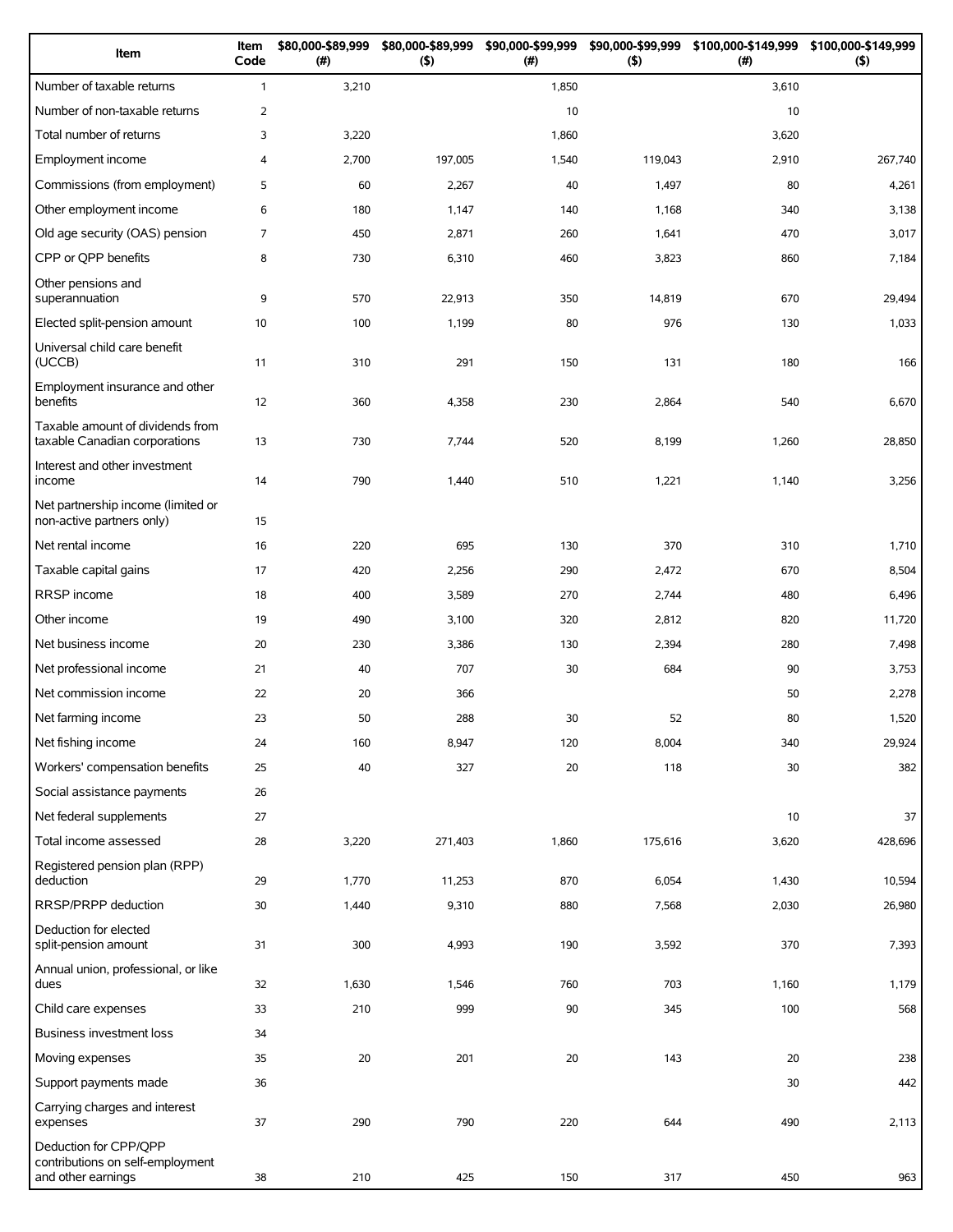| Item                                                                                             | Item<br>Code | \$80,000-\$89,999<br>(# ) | \$80,000-\$89,999<br>(5) | \$90,000-\$99,999<br>(# ) | \$90,000-\$99,999<br>(5) | \$100,000-\$149,999<br>(# ) | \$100,000-\$149,999<br>$($ \$) |
|--------------------------------------------------------------------------------------------------|--------------|---------------------------|--------------------------|---------------------------|--------------------------|-----------------------------|--------------------------------|
| Deduction for provincial parental<br>insurance plan (PPIP) premiums<br>on self-employment income | 39           |                           |                          |                           |                          |                             |                                |
| Exploration and development<br>expenses                                                          | 40           |                           |                          |                           |                          |                             |                                |
| Other employment expenses                                                                        | 41           | 130                       | 518                      | 80                        | 290                      | 210                         | 1,094                          |
| Clergy residence deduction                                                                       | 42           |                           |                          |                           |                          |                             |                                |
| Other deductions                                                                                 | 43           | 90                        | 242                      | 60                        | 168                      | 110                         | 485                            |
| Total deductions before<br>adjustments                                                           | 44           | 2,920                     | 30,621                   | 1,660                     | 19,950                   | 3,300                       | 52,630                         |
| Social benefits repayment                                                                        | 45           | 470                       | 1,075                    | 340                       | 1,038                    | 840                         | 3,417                          |
| Net income                                                                                       | 46           | 3,220                     | 239,707                  | 1,860                     | 154,627                  | 3,620                       | 372,737                        |
| Canadian Forces personnel and<br>police deduction                                                | 47           |                           |                          |                           |                          |                             |                                |
| Security options deductions                                                                      | 48           |                           |                          |                           |                          |                             |                                |
| Other payments deduction                                                                         | 49           | 40                        | 342                      | 30                        | 147                      |                             |                                |
| Non-capital losses of other years                                                                | 50           |                           |                          |                           |                          |                             |                                |
| Net capital losses of other years                                                                | 51           | 110                       | 160                      | 80                        | 138                      | 180                         | 583                            |
| Capital gains deduction                                                                          | 52           | 20                        | 646                      | 20                        | 869                      | 70                          | 3,703                          |
| Northern residents deductions                                                                    | 53           |                           |                          |                           |                          | 30                          | 115                            |
| Additional deductions                                                                            | 54           | 10                        | 38                       | 10                        | 59                       | 30                          | 54                             |
| Farming/fishing losses of prior<br>years                                                         | 55           |                           |                          |                           |                          |                             |                                |
| Total deductions from net income                                                                 | 56           | 180                       | 1,223                    | 140                       | 1,388                    | 320                         | 5,046                          |
| Taxable income assessed                                                                          | 57           | 3,220                     | 238,484                  | 1,860                     | 153,240                  | 3,610                       | 367,743                        |
| Basic personal amount                                                                            | 58           | 3,220                     | 36,906                   | 1,860                     | 21,305                   | 3,620                       | 41,500                         |
| Age amount                                                                                       | 59           | 400                       | 792                      | 140                       | 291                      | 140                         | 257                            |
| Spouse or common-law partner<br>amount                                                           | 60           | 200                       | 1,351                    | 130                       | 955                      | 300                         | 2,359                          |
| Amount for an eligible dependant                                                                 | 61           | 130                       | 1,323                    | 70                        | 621                      | $70\,$                      | 705                            |
| Family caregiver amount for<br>children under 18 years of age                                    | 62           | 40                        | 93                       | 20                        | 59                       | 40                          | 91                             |
| Amount for infirm dependants age<br>18 or older                                                  | 63           |                           |                          |                           |                          |                             |                                |
| CPP or QPP contributions<br>through employment                                                   | 64           | 2,620                     | 6,438                    | 1,470                     | 3,574                    | 2,770                       | 6,883                          |
| CPP or QPP contributions on<br>self-employment and other<br>earnings                             | 65           | 210                       | 425                      | 150                       | 317                      | 450                         | 963                            |
| Employment insurance premiums                                                                    | 66           | 2,620                     | 2,396                    | 1,470                     | 1,334                    | 2,750                       | 2,503                          |
| PPIP premiums paid                                                                               | 67           |                           |                          |                           |                          |                             |                                |
| PPIP premiums payable on<br>employment income                                                    | 68           |                           |                          |                           |                          |                             |                                |
| PPIP premiums payable on<br>self-employment income                                               | 69           |                           |                          |                           |                          |                             |                                |
| Volunteer firefighters'<br>amount/search and rescue<br>volunteers' amount                        | 70           | 40                        | 117                      | 20                        | 69                       | 70                          | 201                            |
| Canada employment amount                                                                         | 71           | 2,760                     | 3,156                    | 1,580                     | 1,792                    | 2,990                       | 3,396                          |
| Public transit amount                                                                            | 72           |                           |                          |                           |                          | 20                          | 9                              |
| Children's arts amount                                                                           | 73           | 200                       | 57                       | 110                       | 29                       | 220                         | 70                             |
| Home accessibility expenses                                                                      | 74           |                           |                          |                           |                          |                             |                                |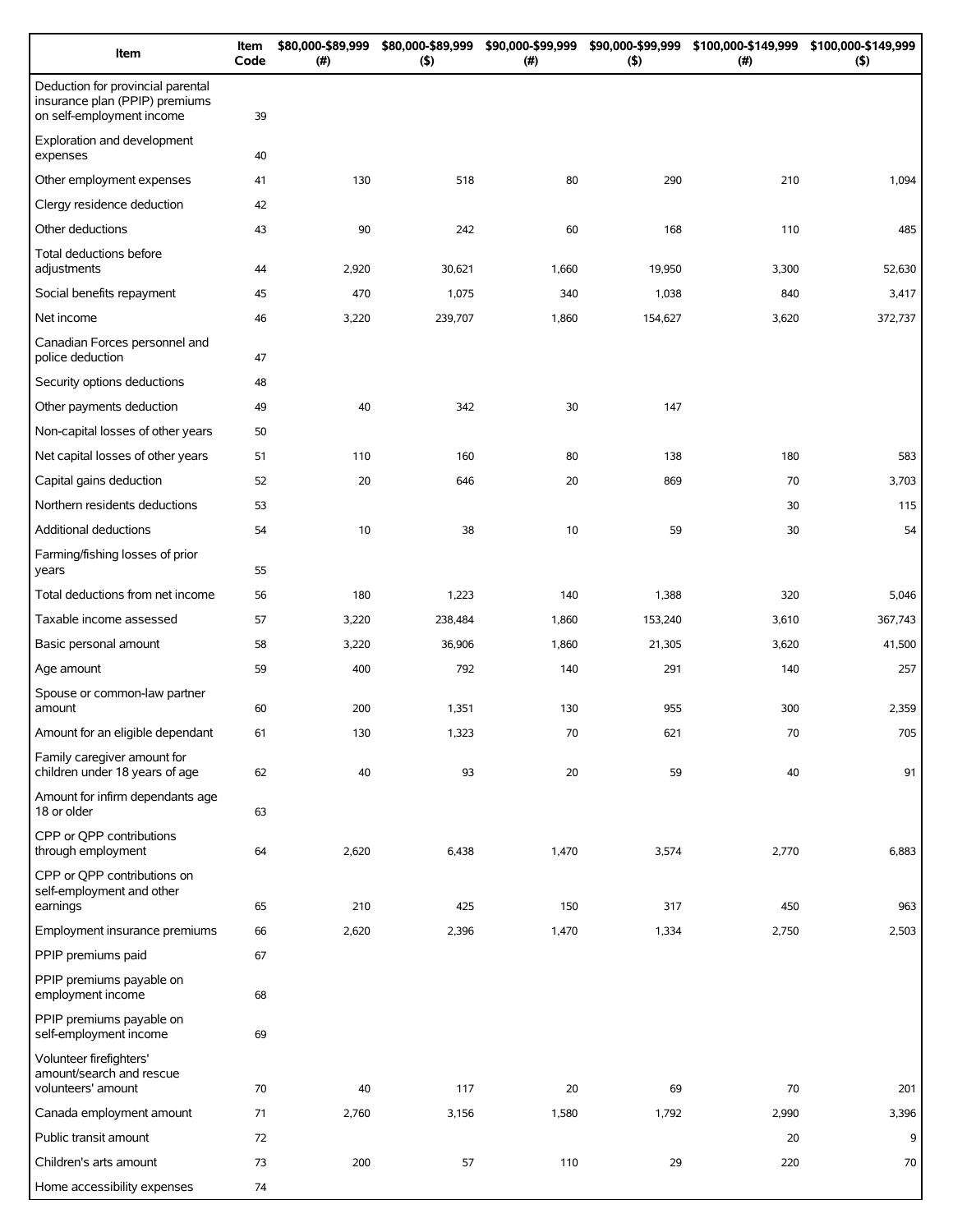| Item                                                                 | Item<br>Code | \$80,000-\$89,999<br>(# ) | \$80,000-\$89,999<br>$($ \$) | \$90,000-\$99,999<br>(#) | \$90,000-\$99,999<br>$($ \$) | \$100,000-\$149,999<br>(# ) | \$100,000-\$149,999<br>$($ \$) |
|----------------------------------------------------------------------|--------------|---------------------------|------------------------------|--------------------------|------------------------------|-----------------------------|--------------------------------|
| Home buyers' amount                                                  | 75           | 30                        | 142                          |                          |                              | 30                          | 140                            |
| Pension income amount                                                | 76           | 620                       | 1,225                        | 400                      | 764                          | 770                         | 1,482                          |
| Caregiver amount                                                     | 77           | 30                        | 153                          | 20                       | 98                           | 30                          | 183                            |
| Disability amount                                                    | 78           | 70                        | 584                          | 30                       | 256                          | 70                          | 568                            |
| Disability amount transferred from<br>a dependant                    | 79           | 70                        | 826                          | 50                       | 480                          | 90                          | 1,025                          |
| Interest paid on student loans                                       | 80           | 120                       | 71                           | 50                       | 30                           | 80                          | 50                             |
| Tuition, education, and textbook<br>amounts                          | 81           | 160                       | 725                          | 80                       | 268                          | 100                         | 495                            |
| Tuition, education, and textbook<br>amounts transferred from a child | 82           | 260                       | 1,478                        | 160                      | 941                          | 360                         | 2,109                          |
| Amounts transferred from spouse<br>or common-law partner             | 83           | 80                        | 404                          | 40                       | 294                          | 90                          | 486                            |
| Medical expenses                                                     | 84           | 460                       | 1,572                        | 230                      | 1,100                        | 430                         | 1,653                          |
| Total tax credits on personal<br>amounts                             | 85           | 3,220                     | 9,041                        | 1,860                    | 5,203                        | 3,620                       | 10,086                         |
| Allowable charitable donations and<br>government gifts               | 86           | 1,470                     | 1,960                        | 890                      | 1,398                        | 1,890                       | 3,322                          |
| Eligible cultural and ecological<br>gifts                            | 87           |                           |                              |                          |                              |                             |                                |
| Total tax credit on donations and<br>gifts                           | 88           | 1,460                     | 537                          | 890                      | 385                          | 1,890                       | 920                            |
| Total federal non-refundable tax<br>credits                          | 89           | 3,220                     | 9,578                        | 1,860                    | 5,588                        | 3,620                       | 11,006                         |
| Federal dividend tax credit                                          | 90           | 730                       | 934                          | 520                      | 973                          | 1,250                       | 3,397                          |
| Minimum tax carryover                                                | 91           |                           |                              |                          |                              | 30                          | 111                            |
| Basic federal tax                                                    | 92           | 3,200                     | 30,407                       | 1,850                    | 20,341                       | 3,590                       | 54,952                         |
| Federal foreign tax credit                                           | 93           | 260                       | 104                          | 180                      | 145                          | 410                         | 498                            |
| Federal political contribution tax<br>credit                         | 94           | 70                        | 9                            | 40                       | 8                            | 120                         | 22                             |
| Investment tax credit                                                | 95           | 90                        | 147                          | 60                       | 113                          | 210                         | 600                            |
| Labour-sponsored funds tax credit<br>(federally registered)          | 96           |                           |                              |                          |                              |                             |                                |
| Labour-sponsored funds tax credit<br>(provincially registered)       | 97           |                           |                              |                          |                              |                             |                                |
| Alternative minimum tax payable                                      | 98           |                           |                              |                          |                              | 40                          | 88                             |
| Net federal tax                                                      | 99           | 3,200                     | 30,145                       | 1,840                    | 20,074                       | 3,580                       | 53,822                         |
| CPP contributions on<br>self-employment                              | 100          | 210                       | 850                          | 150                      | 635                          | 450                         | 1,927                          |
| Social Benefits repayment                                            | 101          | 470                       | 1,075                        | 340                      | 1,038                        | 840                         | 3,417                          |
| Working income tax benefit<br>(WITB)                                 | 102          |                           |                              |                          |                              |                             |                                |
| Children's fitness tax credit                                        | 103          | 580                       | 61                           | 320                      | 32                           | 640                         | 67                             |
| Eligible educator school supply tax<br>credit                        | 104          | 90                        | 7                            | 30                       | 3                            | 10                          | $\mathbf{1}$                   |
| Net provincial or territorial tax                                    | 105          | 3,190                     | 24,689                       | 1,850                    | 16,588                       | 3,600                       | 43,109                         |
| Total tax payable                                                    | 106          | 3,210                     | 56,759                       | 1,850                    | 38,335                       | 3,610                       | 102,274                        |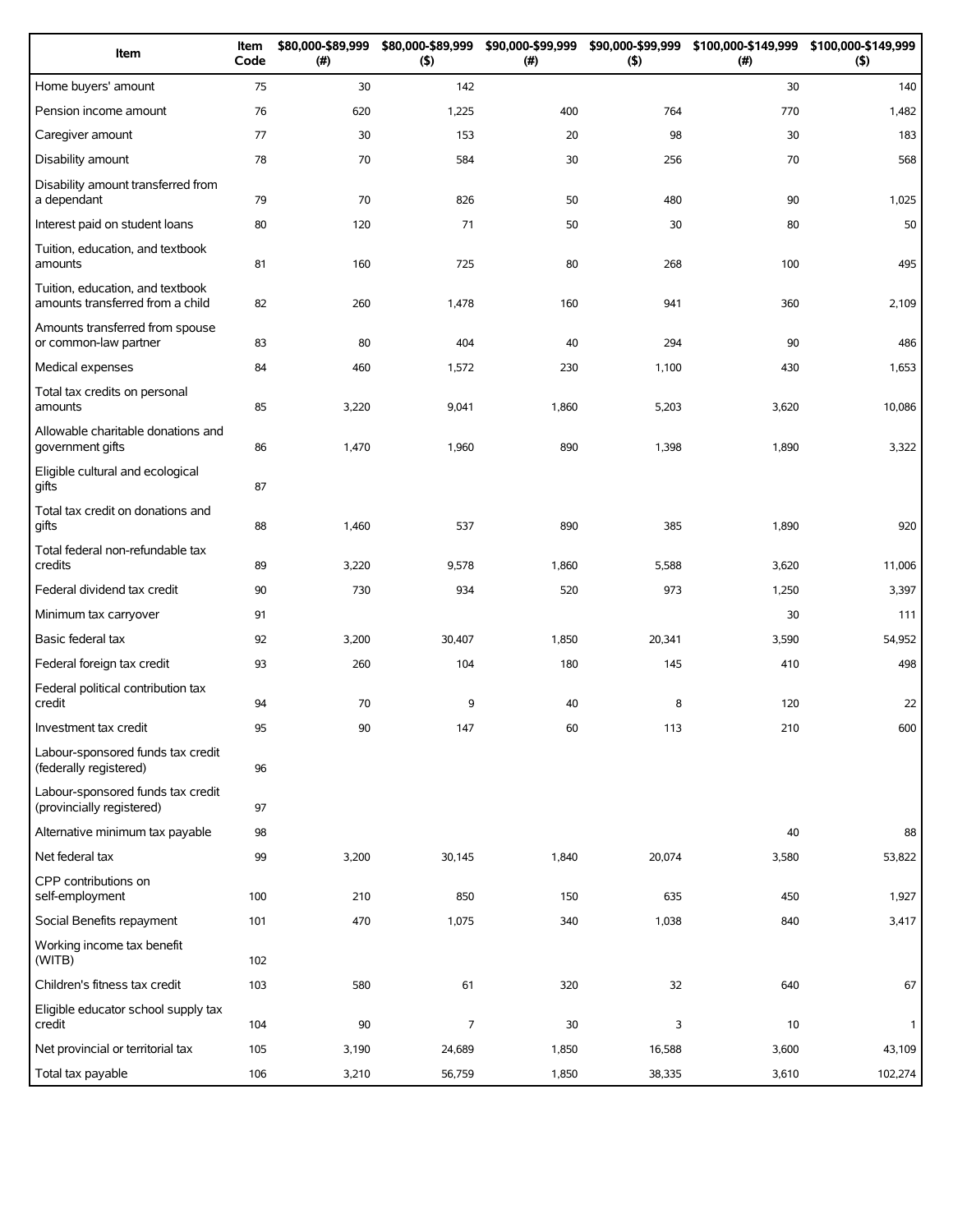| Item                                                                                          | Item<br>Code   | \$150,000-\$249,999 \$150,000-\$249,999<br>(# ) | (5)     | \$250,000<br>and<br>over (#) | \$250,000<br>and<br>over $($ \$) |
|-----------------------------------------------------------------------------------------------|----------------|-------------------------------------------------|---------|------------------------------|----------------------------------|
| Number of taxable returns                                                                     | $\mathbf{1}$   | 1,240                                           |         | 520                          |                                  |
| Number of non-taxable returns                                                                 | $\overline{2}$ |                                                 |         |                              |                                  |
| Total number of returns                                                                       | 3              | 1,240                                           |         | 520                          |                                  |
| Employment income                                                                             | 4              | 930                                             | 115,332 | 370                          | 87,186                           |
| Commissions (from employment)                                                                 | 5              | 50                                              | 4,937   | 30                           | 8,117                            |
| Other employment income                                                                       | 6              | 120                                             | 2,421   | 50                           | 4,000                            |
| Old age security (OAS) pension                                                                | $\overline{7}$ | 180                                             | 1,163   | 90                           | 570                              |
| CPP or OPP benefits                                                                           | 8              | 300                                             | 2,566   | 140                          | 1,161                            |
| Other pensions and superannuation                                                             | 9              | 240                                             | 11,600  | 90                           | 10,030                           |
| Elected split-pension amount                                                                  | 10             | 60                                              | 575     |                              |                                  |
| Universal child care benefit (UCCB)                                                           | 11             | 50                                              | 55      | 10                           | 16                               |
| Employment insurance and other benefits                                                       | 12             | 160                                             | 2,125   | 40                           | 627                              |
| Taxable amount of dividends from taxable Canadian corporations                                | 13             | 620                                             | 31,825  | 340                          | 32,450                           |
| Interest and other investment income                                                          | 14             | 530                                             | 2,179   | 320                          | 3,576                            |
| Net partnership income (limited or non-active partners only)                                  | 15             |                                                 |         |                              |                                  |
| Net rental income                                                                             | 16             | 130                                             | 837     | 60                           | 994                              |
| Taxable capital gains                                                                         | 17             | 360                                             | 10,961  | 250                          | 28,021                           |
| RRSP income                                                                                   | 18             | 120                                             | 4,114   | 40                           | 5,497                            |
| Other income                                                                                  | 19             | 350                                             | 7,542   | 210                          | 7,152                            |
| Net business income                                                                           | 20             | 100                                             | 4,071   | 40                           | 3,618                            |
| Net professional income                                                                       | 21             | 80                                              | 6,075   | 70                           | 10,103                           |
| Net commission income                                                                         | 22             |                                                 |         |                              |                                  |
| Net farming income                                                                            | 23             | 40                                              | 525     | 40                           | 3,500                            |
| Net fishing income                                                                            | 24             | 140                                             | 20,197  | 40                           | 14,029                           |
| Workers' compensation benefits                                                                | 25             |                                                 |         |                              |                                  |
| Social assistance payments                                                                    | 26             |                                                 |         |                              |                                  |
| Net federal supplements                                                                       | 27             |                                                 |         |                              |                                  |
| Total income assessed                                                                         | 28             | 1,240                                           | 230,598 | 520                          | 221,134                          |
| Registered pension plan (RPP) deduction                                                       | 29             | 320                                             | 3,172   | 80                           | 879                              |
| RRSP/PRPP deduction                                                                           | 30             | 740                                             | 17,532  | 320                          | 14,205                           |
| Deduction for elected split-pension amount                                                    | 31             | 130                                             | 2,406   | 60                           | 1,197                            |
| Annual union, professional, or like dues                                                      | 32             | 230                                             | 276     | 50                           | 115                              |
| Child care expenses                                                                           | 33             | 30                                              | 186     |                              |                                  |
| Business investment loss                                                                      | 34             |                                                 |         |                              |                                  |
| Moving expenses                                                                               | 35             | 20                                              | 356     |                              |                                  |
| Support payments made                                                                         | 36             | 20                                              | 462     |                              |                                  |
| Carrying charges and interest expenses                                                        | 37             | 230                                             | 1,125   | 160                          | 1,068                            |
| Deduction for CPP/QPP contributions on self-employment and other earnings                     | 38             | 200                                             | 432     | 90                           | 189                              |
| Deduction for provincial parental insurance plan (PPIP) premiums on<br>self-employment income | 39             |                                                 |         |                              |                                  |
| Exploration and development expenses                                                          | 40             |                                                 |         |                              |                                  |
| Other employment expenses                                                                     | 41             | 90                                              | 694     | 30                           | 457                              |
| Clergy residence deduction                                                                    | 42             |                                                 |         |                              |                                  |
| Other deductions                                                                              | 43             | 30                                              | 516     | 30                           | 3,647                            |
| Total deductions before adjustments                                                           | 44             | 1,090                                           | 27,352  | 460                          | 22,634                           |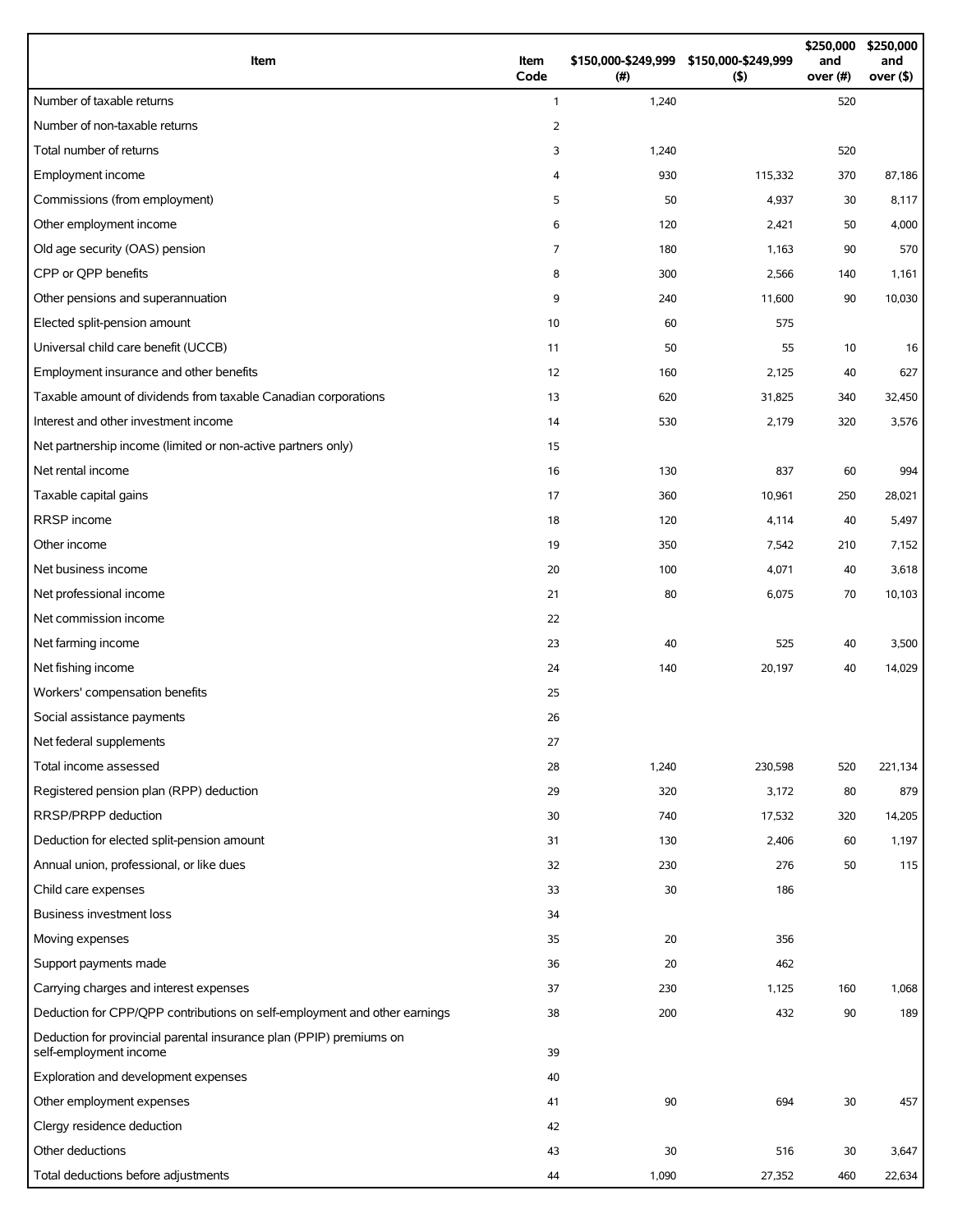| Item                                                                | <b>Item Code</b> | (#)   | \$150,000-\$249,999 \$150,000-\$249,999<br>(5) | \$250,000<br>and<br>over (#) | \$250,000<br>and<br>over $($ \$) |
|---------------------------------------------------------------------|------------------|-------|------------------------------------------------|------------------------------|----------------------------------|
| Social benefits repayment                                           | 45               | 300   | 1,656                                          | 120                          | 716                              |
| Net income                                                          | 46               | 1,240 | 201,590                                        | 520                          | 197,785                          |
| Canadian Forces personnel and police deduction                      | 47               |       |                                                |                              |                                  |
| Security options deductions                                         | 48               |       |                                                |                              |                                  |
| Other payments deduction                                            | 49               |       |                                                |                              |                                  |
| Non-capital losses of other years                                   | 50               |       |                                                |                              |                                  |
| Net capital losses of other years                                   | 51               | 90    | 677                                            | 70                           | 467                              |
| Capital gains deduction                                             | 52               | 70    | 7,236                                          | 110                          | 30,701                           |
| Northern residents deductions                                       | 53               |       |                                                |                              |                                  |
| <b>Additional deductions</b>                                        | 54               |       |                                                |                              |                                  |
| Farming/fishing losses of prior years                               | 55               |       |                                                |                              |                                  |
| Total deductions from net income                                    | 56               | 190   | 8,357                                          | 180                          | 31,832                           |
| Taxable income assessed                                             | 57               | 1,240 | 193,232                                        | 520                          | 166,147                          |
| Basic personal amount                                               | 58               | 1,240 | 14,233                                         | 520                          | 5,945                            |
| Age amount                                                          | 59               |       |                                                |                              |                                  |
| Spouse or common-law partner amount                                 | 60               | 120   | 1,065                                          | 50                           | 423                              |
| Amount for an eligible dependant                                    | 61               |       |                                                |                              |                                  |
| Family caregiver amount for children under 18 years of age          | 62               | 10    | 30                                             |                              |                                  |
| Amount for infirm dependants age 18 or older                        | 63               |       |                                                |                              |                                  |
| CPP or QPP contributions through employment                         | 64               | 870   | 2,170                                          | 330                          | 830                              |
| CPP or QPP contributions on self-employment and other earnings      | 65               | 200   | 432                                            | 90                           | 189                              |
| Employment insurance premiums                                       | 66               | 760   | 680                                            | 250                          | 215                              |
| PPIP premiums paid                                                  | 67               |       |                                                |                              |                                  |
| PPIP premiums payable on employment income                          | 68               |       |                                                |                              |                                  |
| PPIP premiums payable on self-employment income                     | 69               |       |                                                |                              |                                  |
| Volunteer firefighters' amount/search and rescue volunteers' amount | 70               | 20    | 69                                             | 10                           | 30                               |
| Canada employment amount                                            | 71               | 960   | 1,090                                          | 380                          | 433                              |
| Public transit amount                                               | 72               |       |                                                |                              |                                  |
| Children's arts amount                                              | 73               | 90    | 31                                             | 40                           | 13                               |
| Home accessibility expenses                                         | 74               |       |                                                |                              |                                  |
| Home buyers' amount                                                 | 75               |       |                                                |                              |                                  |
| Pension income amount                                               | 76               | 270   | 528                                            | 110                          | 193                              |
| Caregiver amount                                                    | 77               | 20    | 118                                            |                              |                                  |
| Disability amount                                                   | 78               |       |                                                |                              |                                  |
| Disability amount transferred from a dependant                      | 79               | 40    | 369                                            |                              |                                  |
| Interest paid on student loans                                      | 80               |       |                                                |                              |                                  |
| Tuition, education, and textbook amounts                            | 81               | 40    | 136                                            |                              |                                  |
| Tuition, education, and textbook amounts transferred from a child   | 82               | 130   | 749                                            | 70                           | 390                              |
| Amounts transferred from spouse or common-law partner               | 83               |       |                                                |                              |                                  |
| Medical expenses                                                    | 84               | 160   | 965                                            | 90                           | 362                              |
| Total tax credits on personal amounts                               | 85               | 1,240 | 3,494                                          | 520                          | 1,435                            |
| Allowable charitable donations and government gifts                 | 86               | 740   | 2,481                                          | 340                          | 3,487                            |
| Eligible cultural and ecological gifts                              | 87               |       |                                                |                              |                                  |
| Total tax credit on donations and gifts                             | 88               | 740   | 712                                            | 340                          | 1,116                            |
| Total federal non-refundable tax credits                            | 89               | 1,240 | 4,206                                          | 520                          | 2,551                            |